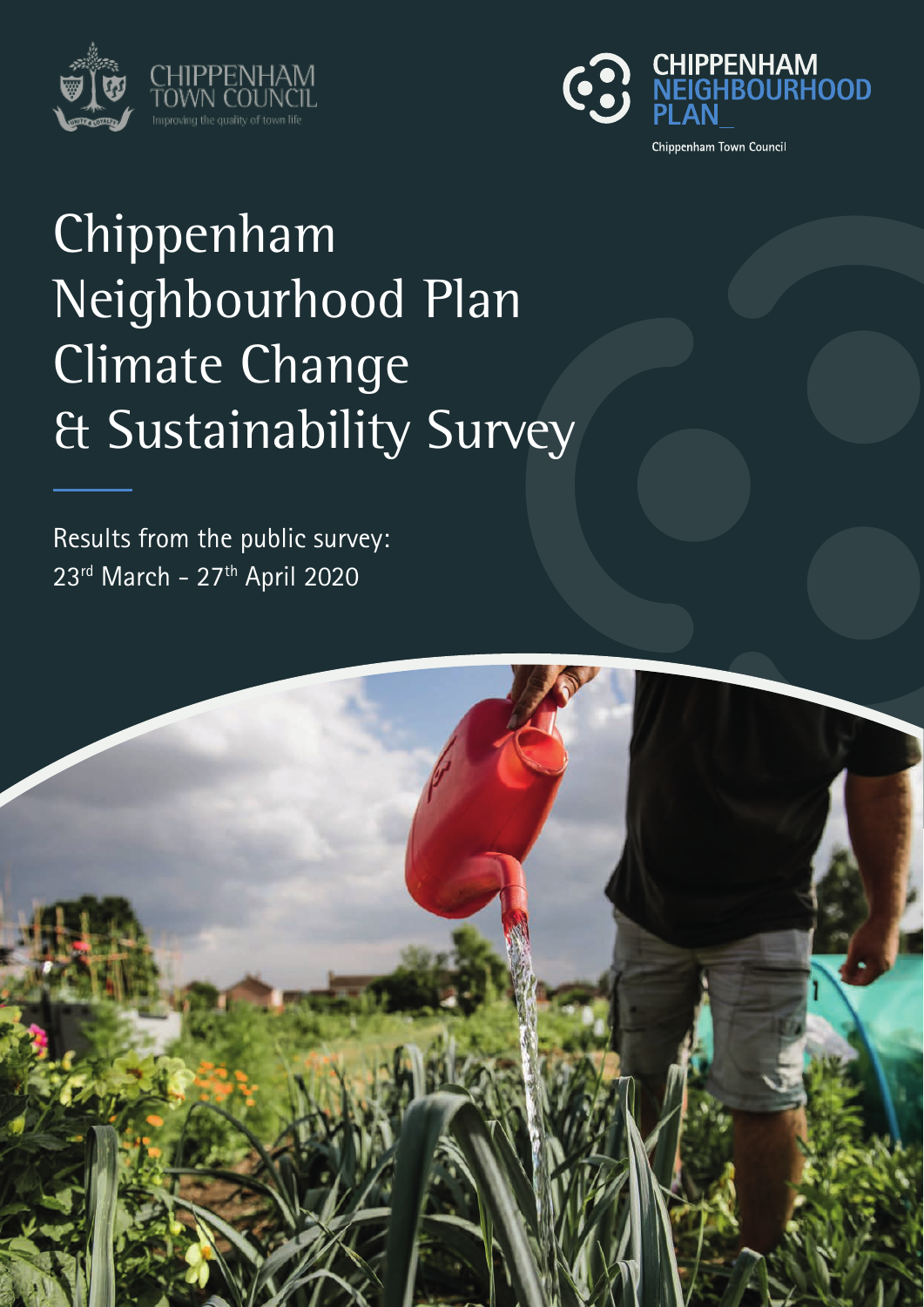

## **Contents**

| Introduction                            |  |
|-----------------------------------------|--|
| <b>Survey Design &amp; Distribution</b> |  |
| <b>Response Rate</b>                    |  |
| <b>Summary of Findings</b>              |  |
| <b>Survey Responses</b>                 |  |



# COMMUNITY **FIRST**

This report was prepared by Community First in consultation with Chippenham Town Council and the Chippenham Neighbourhood Plan Steering Group.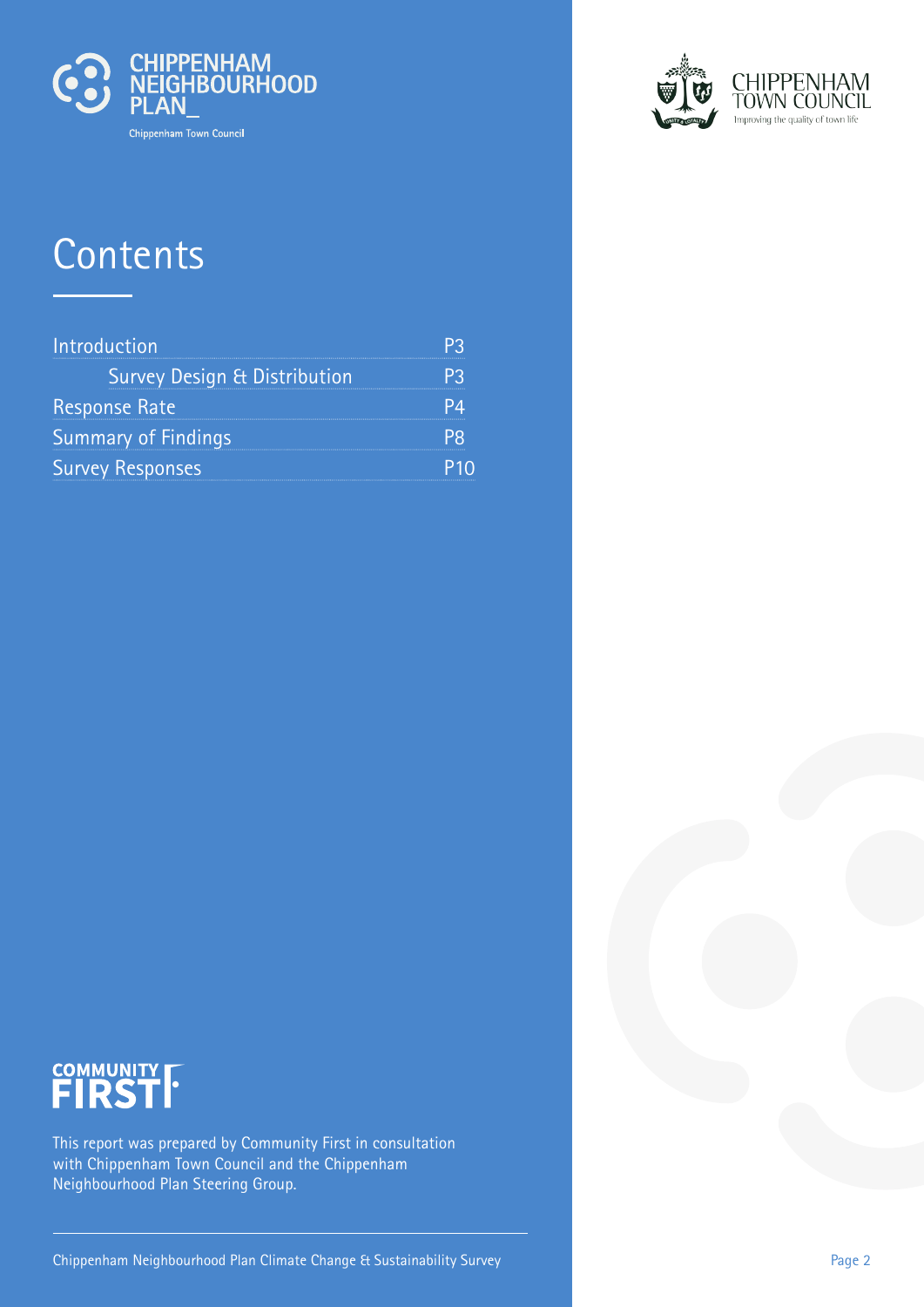



## **Introduction**

This report has been prepared for Chippenham Town Council and the Steering Group for the Neighbourhood Plan. The report presents the quantitative findings of the Climate Change & Sustainability Survey, a supplementary online survey which collected responses from Chippenham residents who completed the Chippenham Neighbourhood Plan Community Survey.

### Survey Design & Distribution

The purpose of the survey was to gather evidence to inform the preparation of the Chippenham Neighbourhood Plan. The survey questions were created by Chippenham Neighbourhood Plan Topic Groups, with input from members of the Steering Group. The final version of the survey can be found in Appendix 1.

The Climate Change & Sustainability Survey was specifically designed to gather additional information and views on issues relating to climate change and sustainability as they pertain to the proposed Neighbourhood Plan. The findings from this report aim to complement the findings from the Chippenham Neighbourhood Plan Community Survey, which are presented in a separate report.

The survey was designed and built using cloud-based online survey software Zoho and branded with the Chippenham Neighbourhood Plan logo and colour scheme. There were no paper copies of the survey and all responses were gathered online via a URL which was only accessible to survey respondents who completed the community survey.

There were 32 questions in the Climate Change & Sustainability Survey. This survey was open for responses from members of the public between 23rd March - 27th April 2020. The survey was closed for responses at 8.30am on Monday 27th April 2020.

The findings from this report aim to complement the findings from the Chippenham Neighbourhood Plan Community Survey, which are presented in a separate report.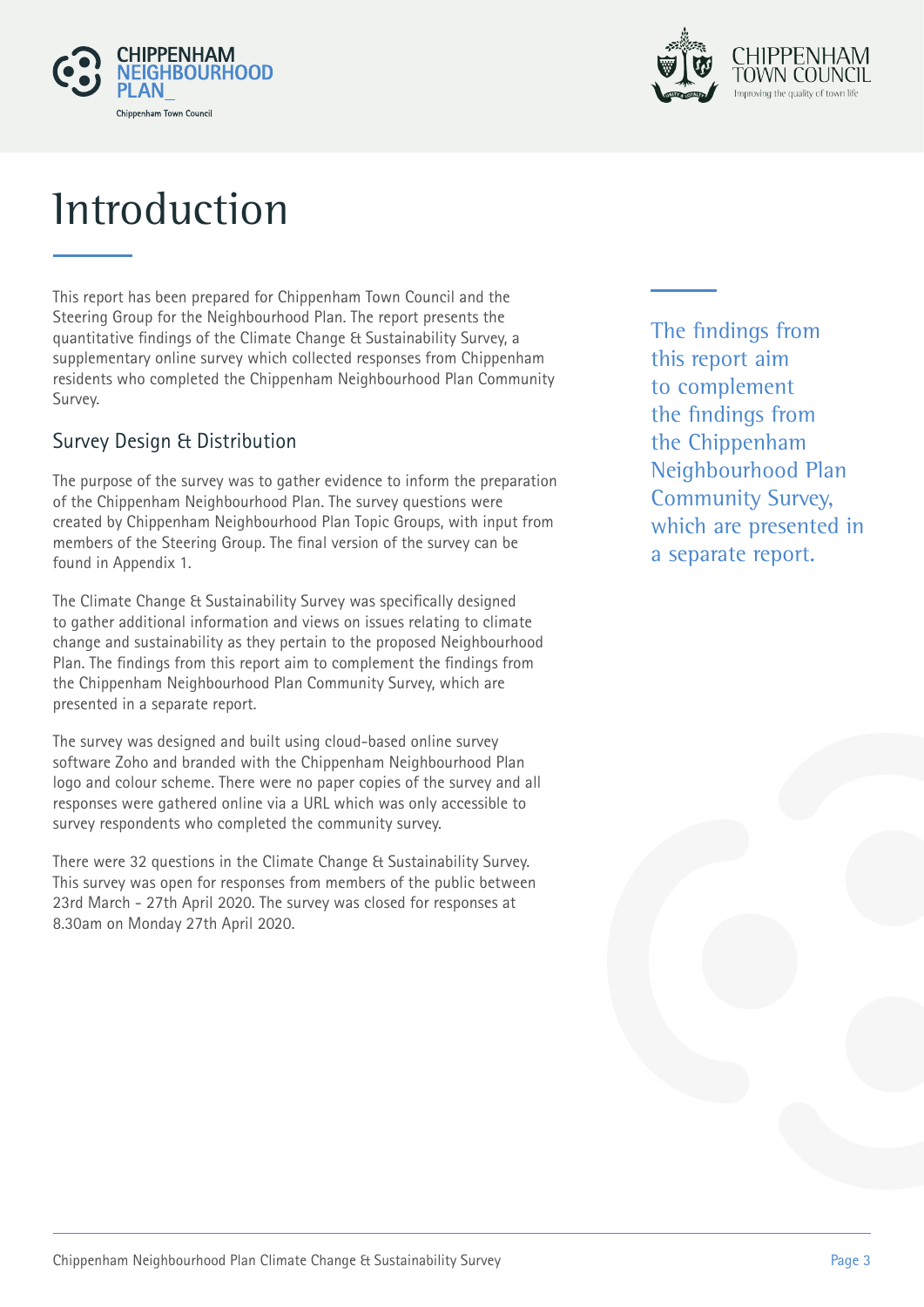



# Response Rate

| Survey Visits | Completed Responses | Partial Responses | <b>Total Responses</b> |
|---------------|---------------------|-------------------|------------------------|
| 335           | 59(64%)             | 33(36%)           | 92                     |

A total of 335 people accessed the Sustainability & Climate Change Survey between 23rd March – 27th April 2020.

408 respondents submitted a complete or partial response to the Chippenham Neighbourhood Plan Community Survey. Of this number, 82% (335) accessed the Climate Change & Sustainability survey after submitting their response to the community survey.

There were 92 responses (partial or complete) to the Climate Change & Sustainability survey, this represents an overall response rate of 27% which is lower than the response rate for the community survey (43%).

Whilst the response rate for the Climate Change & Sustainability Survey was lower than for the community survey, the percentage of respondents who completed the climate change survey in full was higher overall (64%) when compared with the community survey completion rate (48%).

Actual response figures and (rounded) percentage breakdowns are provided for each survey question in this report. This represents the number of responses received as a proportion of all respondents answering each individual question. Not all of the respondents provided answers to all of the questions available, therefore the figures presented for each question may not necessarily match the totals listed above.

There were a number of open-ended questions in the Climate Change & Sustainability Survey which are summarised in the report, along with a selection of verbatim quotes. A complete list of open-ended responses for each question is included in the appendices. Open-ended comments have been reproduced verbatim from submitted survey responses and thus, may contain spelling, grammatical and other errors.

### Response Rate by Question

A breakdown of completed and skipped responses, as well as an overall average response rate for each topic area is included in the table below. Questions with the highest response rate overall are highlighted.

A table is included on the next page.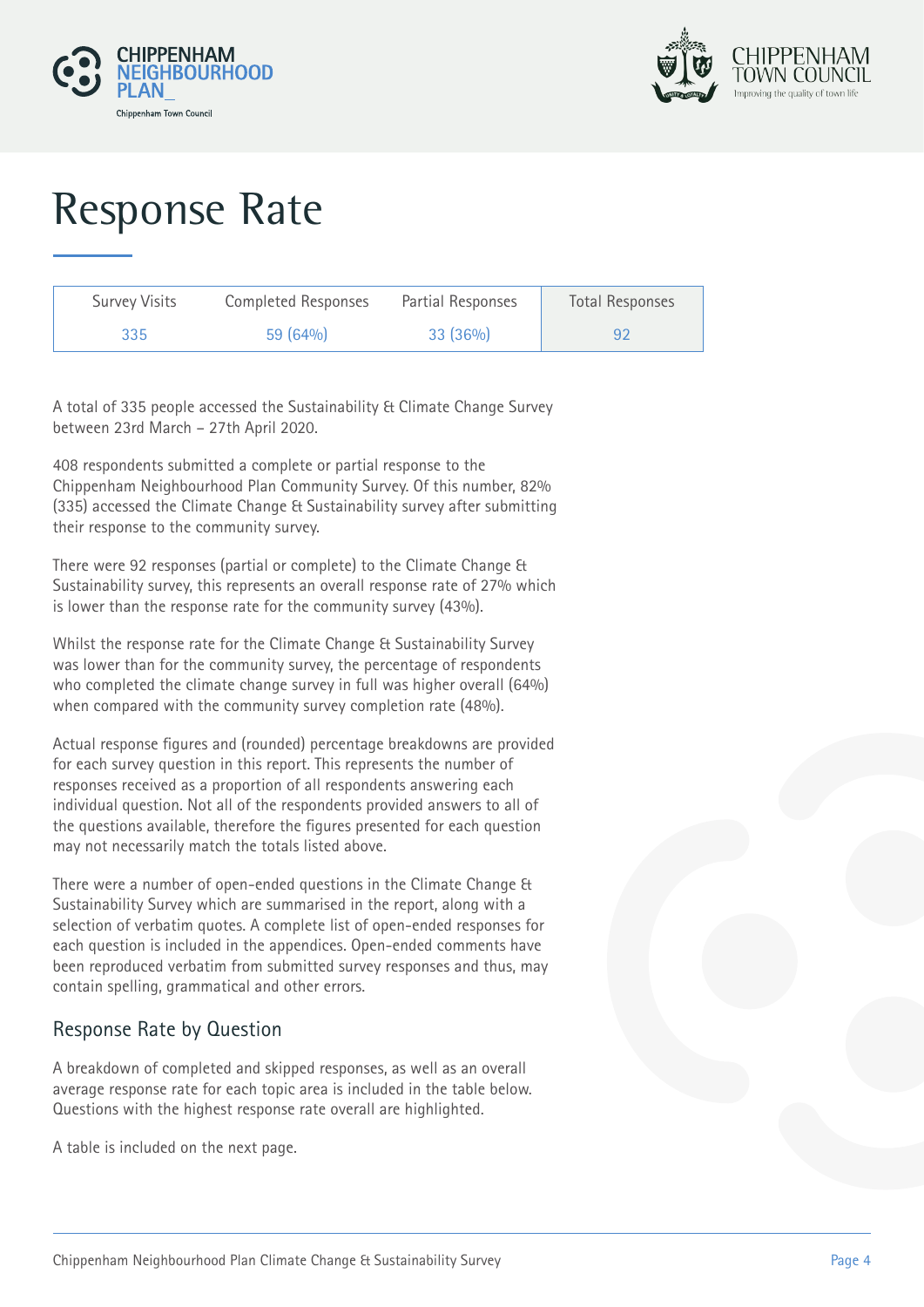



| $\#$           |                                                                                                                                                     | Completed | Partial | Response Rate |
|----------------|-----------------------------------------------------------------------------------------------------------------------------------------------------|-----------|---------|---------------|
| 1              | Do you think we are at risk from the effects of climate change?                                                                                     | 59        | 33      | 64%           |
| $\overline{2}$ | Do you have any comments on the effects of climate change on<br>Chippenham?                                                                         | 36        | 56      | 39%           |
| $\sqrt{3}$     | Should the town be addressing climate change issues better? If so,<br>what could it do better?                                                      | 59        | 33      | 64%           |
| 4              | Do you have any comments on whether the town should be<br>addressing climate change issues better?                                                  | 42        | 50      | 46%           |
| 5              | Are you concerned about the amount of greenhouse emissions<br>resulting from out-commuting?                                                         | 58        | 34      | 63%           |
| 6              | Do you have any comments about the amount of greenhouse<br>emissions resulting from out-commuting?                                                  | 32        | 60      | 35%           |
| 7              | Do you think new housing should be built in locations that are<br>accessible by foot, bike and/or public transport?                                 | 59        | 33      | 64%           |
| 8              | Do you have any comments about new housing being built in<br>locations that are accessible by foot, bike and/or public transport?                   | 33        | 59      | 36%           |
| 9              | Do you think there is sufficient local employment opportunity to<br>accommodate housing expansion?                                                  | 56        | 36      | 61%           |
| 10             | Are there a wide enough range of jobs available in the area?                                                                                        | 55        | 37      | 60%           |
| 11             | If you answered 'No' to the above question, what types of jobs do<br>you feel the town needs?                                                       | 35        | 57      | 38%           |
| 12             | What actions should the Neighbourhood Plan take to encourage a<br>sustainable local economy and the type of economic development<br>that is needed? | 38        | 54      | 41%           |
| 13             | The Neighbourhood Plan should develop policies to encourage<br>people to work locally.                                                              | 59        | 33      | 64%           |
| 14             | Do you run your own business or work from home/would like to?                                                                                       | 51        | 41      | 55%           |
| 15             | Do you have any comments about running your own business from<br>home or working from home?                                                         | 27        | 65      | 29%           |
| 16             | What would help you work from home if you could work from<br>home more often?                                                                       | 24        | 68      | 26%           |
| 17             | Should our town centre be free of vehicles?                                                                                                         | 59        | 33      | 64%           |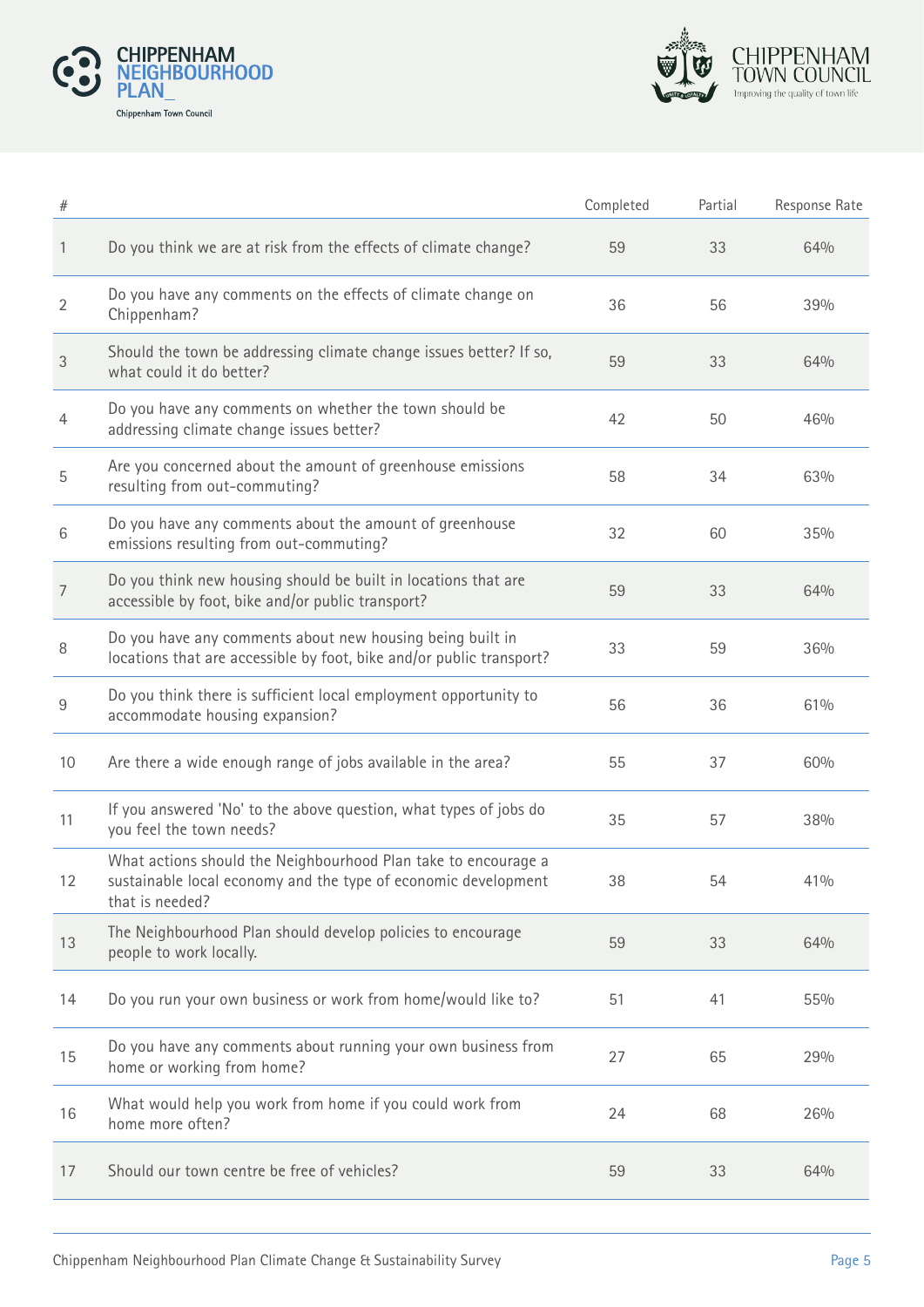



| $\#$ |                                                                                                                                                                                                          | Completed | Partial | Response Rate |
|------|----------------------------------------------------------------------------------------------------------------------------------------------------------------------------------------------------------|-----------|---------|---------------|
| 18   | Do you have any comments about vehicles in our town centre?                                                                                                                                              | 35        | 57      | 38%           |
| $19$ | What forms of transport do you use most? Where '1' is most<br>frequent and '9' is least frequent.                                                                                                        | 59        | 33      | 64%           |
| 20   | Are there any forms of sustainable transport that you would like to<br>use more? Please tick all that apply.                                                                                             | 54        | 38      | 59%           |
| 21   | Does anything prevent you from using sustainable forms of<br>transport?                                                                                                                                  | 43        | 49      | 47%           |
| 22   | What would help you to use sustainable forms of transport if you<br>wanted to use them more often?                                                                                                       | 33        | 59      | 36%           |
| 23   | We need more segregated cycle lanes                                                                                                                                                                      | 58        | 34      | 63%           |
| 24   | Would you have any concerns about purchasing an electric car and<br>if so, what are they?                                                                                                                | 45        | 47      | 49%           |
| 25   | Where do you work? (Postcode)                                                                                                                                                                            | 40        | 52      | 43%           |
| 26   | Location of your workplace (if postcode unknown)                                                                                                                                                         | 19        | 73      | 21%           |
| 27   | Is there a choice of transport options for you to get to work? Tick<br>all the options available                                                                                                         | 51        | 41      | 55%           |
| 28   | If you have children, is it possible for them to get to school or<br>nursery safely and conveniently on foot, scooter, bike or on public<br>transport?                                                   | 31        | 61      | 34%           |
| 29   | Are you concerned that your children are you concerned that your<br>children are exposed to air pollution whilst getting to school, or at<br>school?                                                     | 34        | 58      | 37%           |
| 30   | Are there specific danger points, barriers or pieces of missing<br>infrastructure that discourage you or your children from walking,<br>cycling and using public transport? Please provide detail below. | 30        | 62      | 33%           |
| 31   | What improvements could be made to the public transport<br>infrastructure in your area? Please provide detail below.                                                                                     | 29        | 63      | 32%           |
| 32   | How could cycling and walking routes to the town centre, train<br>station and other local services be improved? Please provide detail<br>below.                                                          | 42        | 50      | 46%           |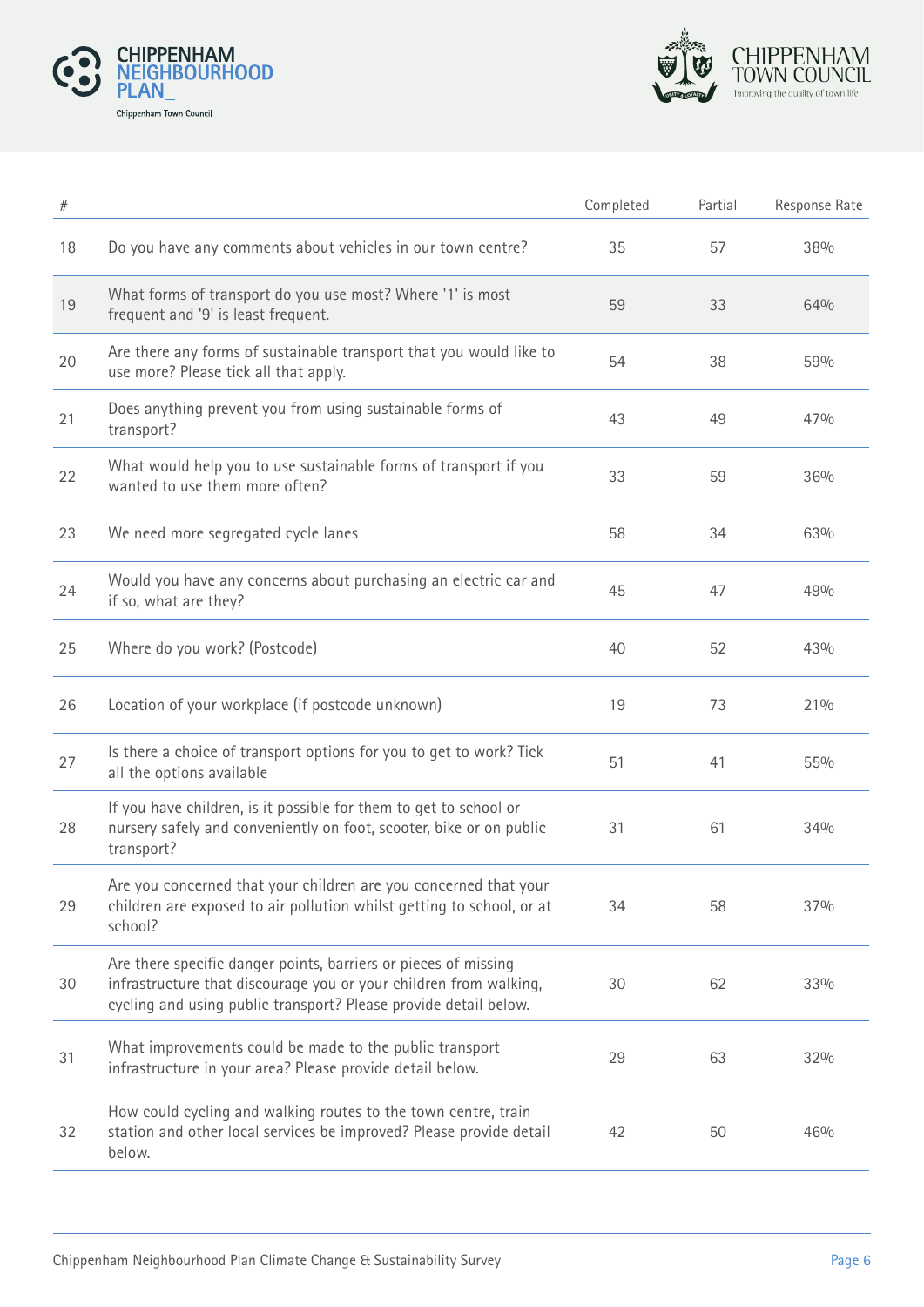



Overall, open-ended questions had a lower completion rate when compared to closed questions. The average response rate for closed questions was 57% conversely, the average response rate for open-ended questions was 37%. This is likely to be because respondents preferred to answer quicker multiple choice or dropdown question in place of open-ended questions which typically take longer to complete.

Respondent fatigue is also an important point to note on the response rate for the Climate Change & Sustainability Survey. Participating in a survey requires time and effort. As participants had already completed the 60-question community survey prior to the climate change survey, the participants' attention and motivation may have begun to wane.



Overall, open-ended questions had a lower completion rate when compared to closed questions.

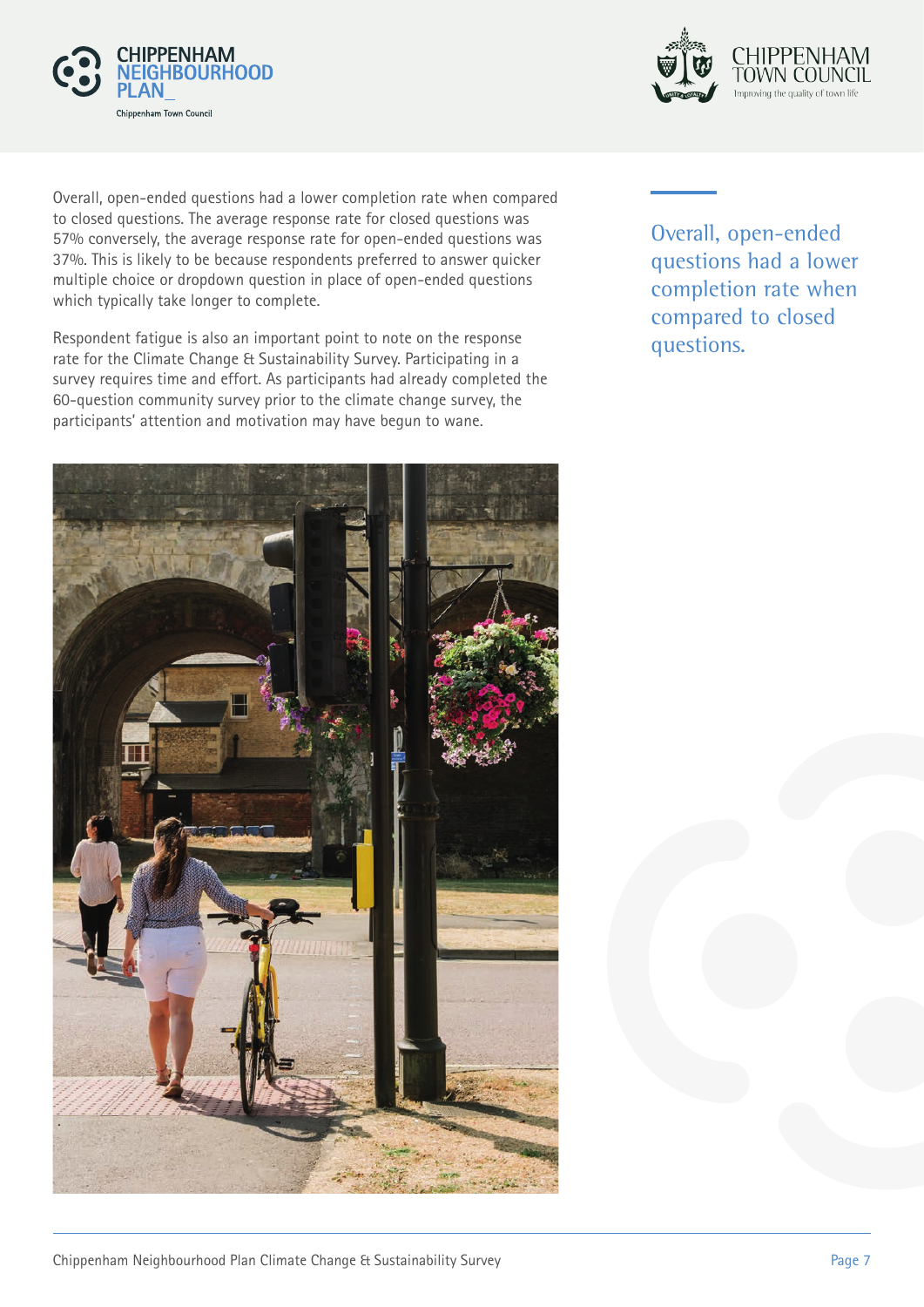



# Summary of Findings

## Climate Change

- 97% of survey respondents said the effects of climate change are an immediate risk. Concerns include flooding, heat stress, drought, food supply and air pollution.
- A further 95% of survey respondents agreed or strongly agreed that the town should do more to address climate change.
- Ideas for addressing climate change included promoting sustainable travel, improvements to decision making and policy, sustainable development which is net carbon neutral and better information and signposting.

### Housing & Commuting

- 90% of survey participants were concerned about greenhouse emissions resulting from out-commuting. Concerns included a lack of local jobs relative to housing supply and a lack of sustainable transport provision for those who cannot work from home or work locally.
- 95% of survey participants agreed or strongly agreed that new housing in Chippenham should be built in locations that are accessible on foot, bicycle or public transport, indeed some felt this should be mandatory.
- 52% said that there is a poor balance of jobs relative to local housing provision in Chippenham. A further 71% said the range of jobs available locally is insufficient.
- A wide range of 'skilled/professional' (e.g. engineering) and 'unskilled' jobs (e.g. manufacturing) were felt to be needed.

### Economy & Homeworking

- Survey respondents had many ideas for how the proposed Chippenham Neighbourhood Plan could encourage a more sustainable local economy. Suggestions included a clear vision for economic development and investment in infrastructure to encourage high tech and other businesses to relocate.
- When combined, all of the respondents agreed or strongly agreed that the Neighbourhood Plan should develop policies to encourage people to work locally.
- 27% of survey respondents who answered this question said they would like to work from home more often, with a further

95% of survey respondents agreed or strongly agreed that the town should do more to address climate change.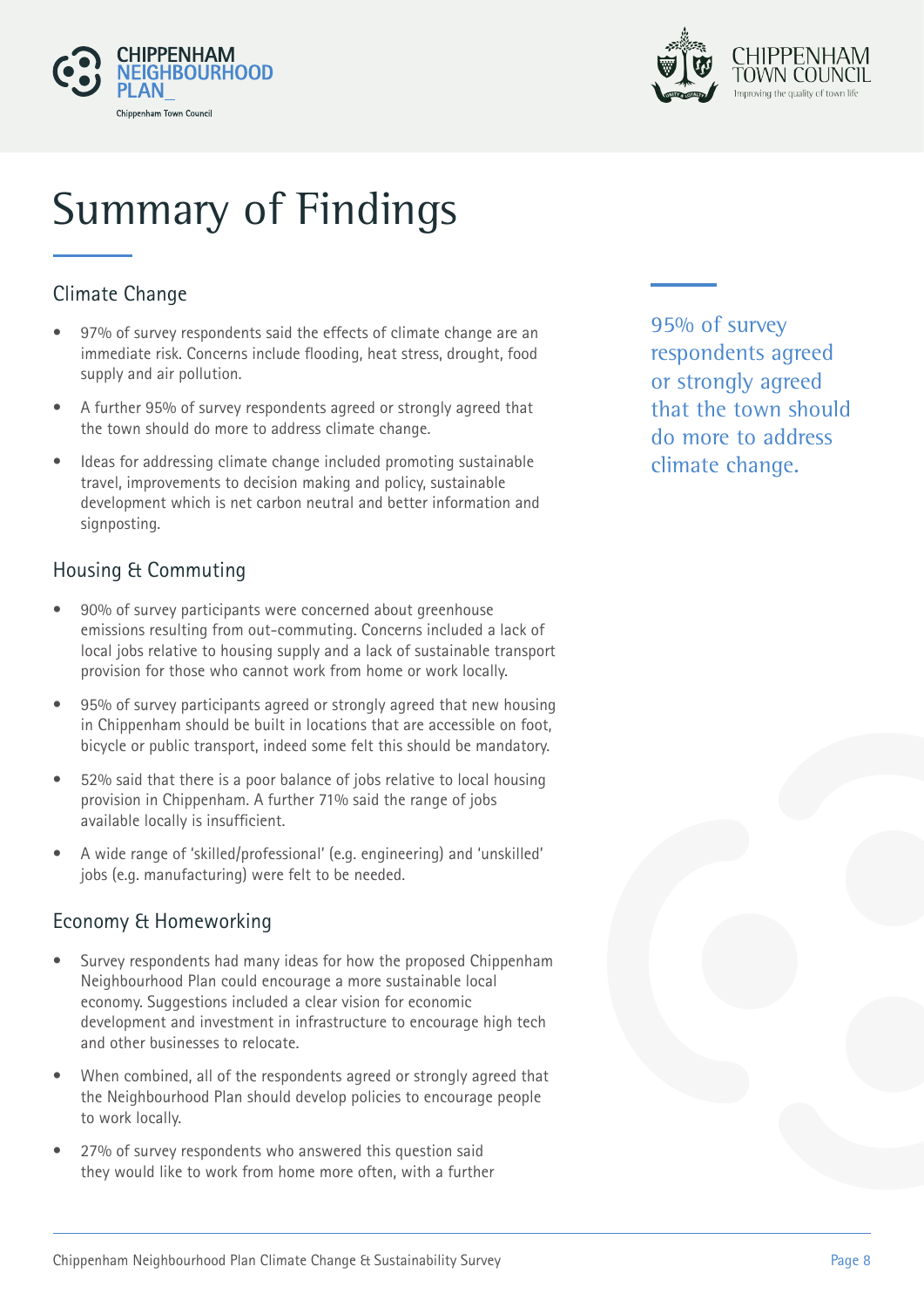



24% who said they mainly work from home. Due to government recommendations for COVID-19, it is possible that self-reported home working numbers are higher than they would usually be.

- Individuals who work from home or run their own home-based businesses would like to see more opportunities to network and socialise together as well as increased provision for casual office space e.g. hot desking.
- Improvements in local broadband infrastructure were mentioned as an important factor in supporting home working in future.

### Transport & Getting Around

- 93% of survey participants indicated that they would like to see some restriction on vehicles in the town centre. Respondents broadly felt that traffic and congestion is a problem in the town centre and are in favour of limiting access to vehicles, or even making the town centre a pedestrian only area.
- Overall, walking was the most frequently used mode of transport, followed by (non-electric) car travel and cycling. 80% of survey participants said they would like to cycle more frequently.
- Barriers to public transport use included practical issues, safety, cost and a perceived lack of infrastructure.
- When combined 95% of survey respondents said they agreed (19%) or strongly agreed (76%) that Chippenham needs more segregated cycle lanes.
- Approximately half of survey respondents listed at least one concern about purchasing an electric car. Concerns included the higher cost of an electric car relative to a petrol or diesel car, the range of travel over long distances and a perceived lack of charging infrastructure locally.
- Survey respondents broadly agreed that there are a variety of transport options available for travel to work. Overall, car (diesel, petrol or hybrid) is the most popular transport option for commuting.
- 65% of survey respondents agreed or strongly agreed that it is possible for their children to get to school or nursery safely and conveniently on foot. A further 65% were concerned about air pollution on route or at school.
- Survey respondents would like to see improvements to cycle and pedestrian routes in and around the town as well as a focus on active transport over car use.

Improvements in local broadband infrastructure were mentioned as an important factor in supporting home working in future.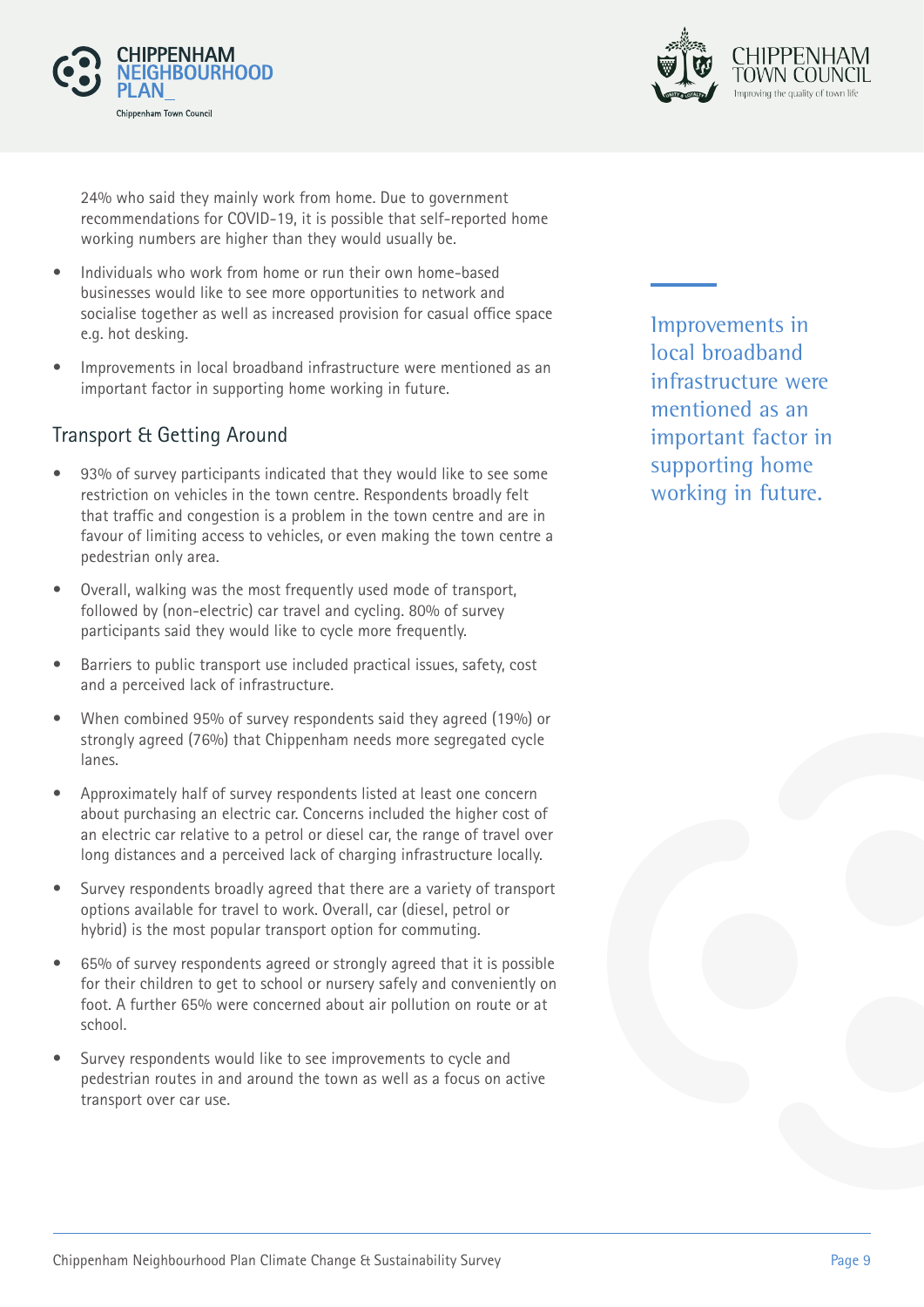



# Survey Responses

Q1 Do you think we are at risk from the effects of climate change? (59 responses)

|                                          | Percentage | Responses |
|------------------------------------------|------------|-----------|
| Yes, and in the next 10 years            | 970/0      | h/        |
| Yes, but not until mid-century or beyond | 20/0       |           |
| Not at all                               | 20/0       |           |



#### Q2 Do you have any comments on the effects of Climate Change on Chippenham?

Survey respondents who answered this question were worried about the impact of climate change on Chippenham. Whilst some acknowledged that the effects of climate change are not currently causing significant disruption, many of those who commented felt that it was only a matter of time and that immediate action was needed.

Many survey respondents were worried about the potential impact of flooding and linked this to climate change. Several people felt that flooding in the local area had been worse in recent years and were worried about the potential for more severe flooding in future. This included concerns about structural damage to property, a resulting increase in insurance costs and inadequate flood defences.

Some survey respondents were concerned about the potential for heat stress and drought in the summer months and the potential impact this could have on the local farming community and the food/water supply. Several respondents felt that the impact of climate change would be more severe in hotter countries and that this might impact upon our ability to import food. Intensive, industrialised farming was cited as an additional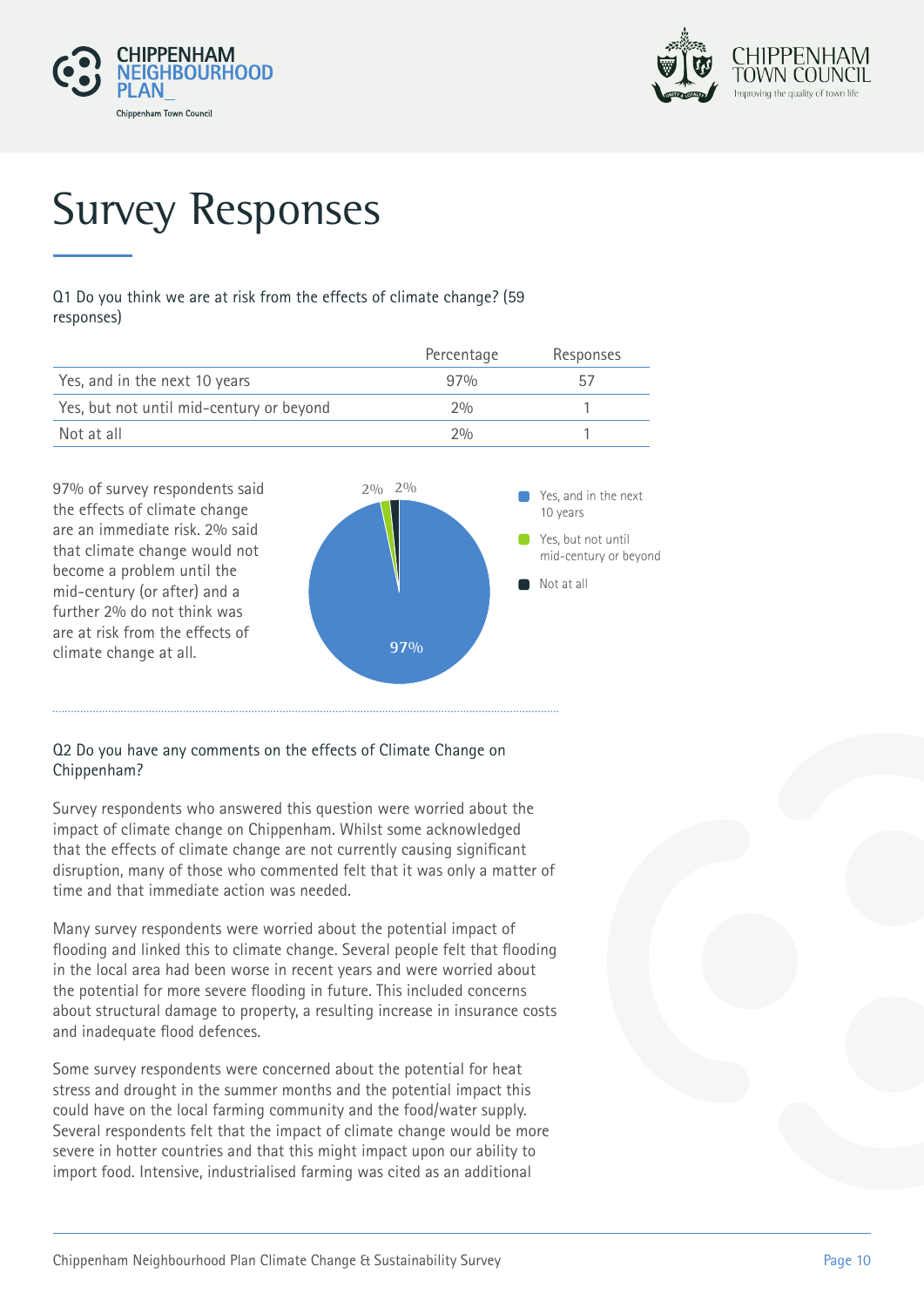



concern and some respondents felt that a return to more traditional, local farming could help mitigate the impact of climate change on farming, food supply and biodiversity.

Other responses indicated concern over current traffic and pollution levels in the town and the impact this could have for public health. Some respondents felt that measures should be taken to reduce pollution including not idling cars in traffic and reducing multi-car households.

A full list of verbatim responses is included in the appendices. Comments included:

"Pollution from traffic is considerable. Could be reduced by switching off engines when in a jam as they do in Continental Europe and have been doing so for at least the past 40 years!"

"We have declared a climate emergency but are not acting like it is. The effects may not be dramatically obvious here (yet), but they will affect us before we know it, and we must act quickly and drastically to prevent catastrophe."

"Flooding, heat waves and other severe weather are probably going to affect us in Chippenham most obviously and directly from climate change. We will also notice more reductions in biodiversity and crop yields."

"We may not face the sea level rises that places like Bristol will, but it will get hotter with more unpredictable weather patterns (storms, heat, rain, icy blasts, etc) making life harder for our farming community."

"The lanes are increasingly flooded around the area, worse than ever this winter."

#### Q3 Should the town be addressing climate change issues better? (59 responses)

|                   | Percentage | Responses |
|-------------------|------------|-----------|
| Strongly agree    | 73%        | 43        |
| Agree             | 22%        | 13        |
| Not sure          | 3%         |           |
| Disagree          | 2%         |           |
| Strongly disagree | $0\%$      |           |
|                   |            |           |

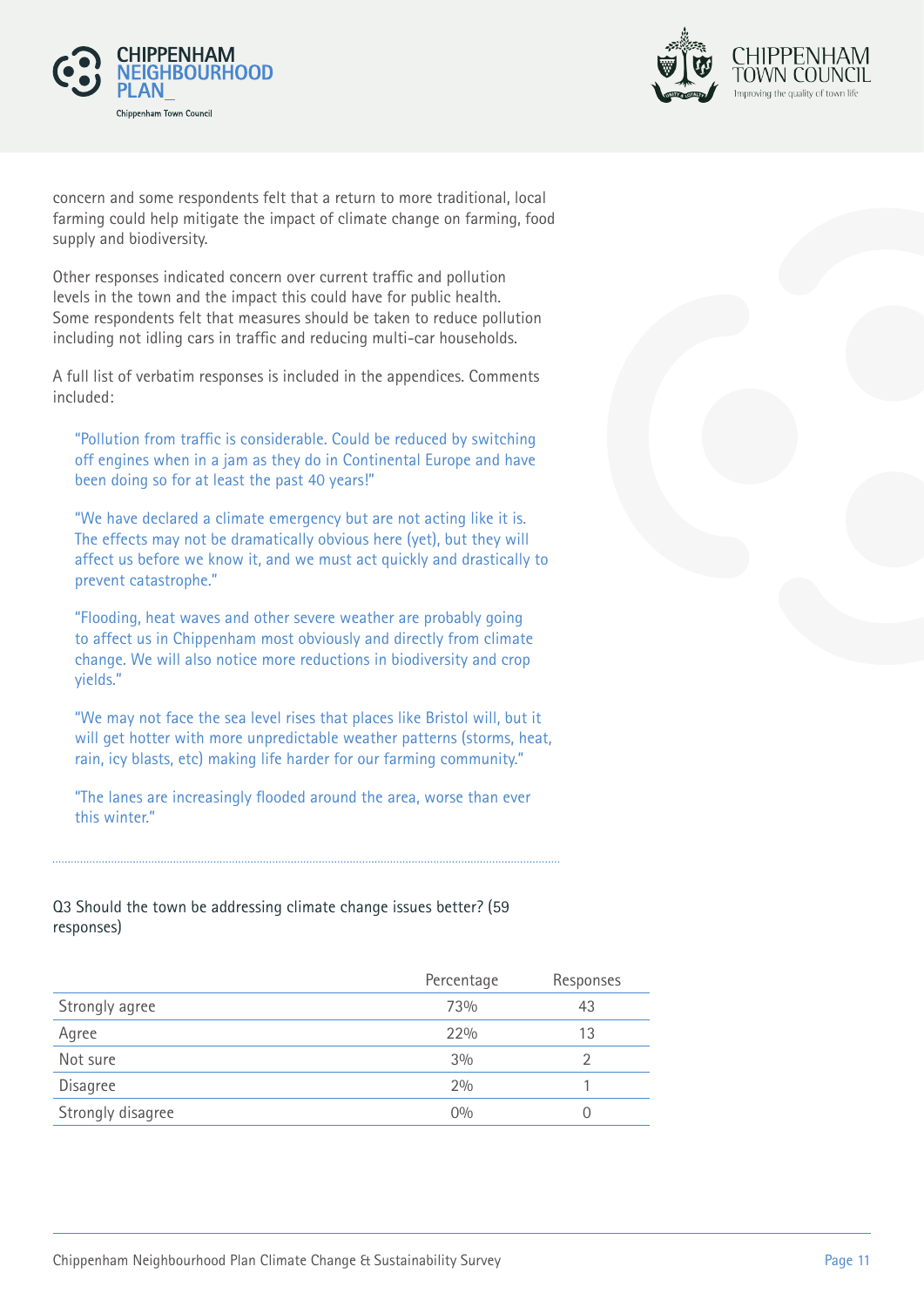



73% of survey respondents who **3% 2%** answered this question said they strongly agreed that the town should do more to address climate change. 22% said they agreed that the town should do more about climate change and a further 3% said they weren't sure.

Just 2% of survey respondents said that they disagreed with the

strongly disagreed that the town



#### Q4 Do you have any comments on whether the town should be addressing climate change issues better. (42 responses)

|                                              | Percentage | Responses |
|----------------------------------------------|------------|-----------|
| Promote Sustainable Travel                   | 33%        | 14        |
| Decision Making & Policy                     | 31%        | 13        |
| Sustainable Development (Net Carbon Neutral) | 31%        | 13        |
| Other                                        | 17%        |           |
| Information & Signposting                    | 10%        |           |

46% of survey participants shared their views on whether the town should be addressing climate change better. These comments included suggestions for practical steps the town could take to mitigate the impact of climate change. Comments from survey participants were analysed and summarised as a series of key themes which are highlighted in the table above. Please see the sections below for more information on key themes. Verbatim responses are included in the appendices.

#### Promote Sustainable Travel (33%)

A third of survey respondents who answered this question said that the town could address better climate change issues by promoting and encouraging more sustainable modes of transport locally. Suggestions included making improvements to the cycle/pedestrian network including pavements, paths and roads to expand the network further. Respondents felt that making it easier, safer and more inviting to walk or cycle around the town would discourage car use and mitigate the impact of fossilfuel based pollution. Some respondents also felt that the pedestrian-only areas in the Town Centre should be expanded to reduce pollution levels. Comments included: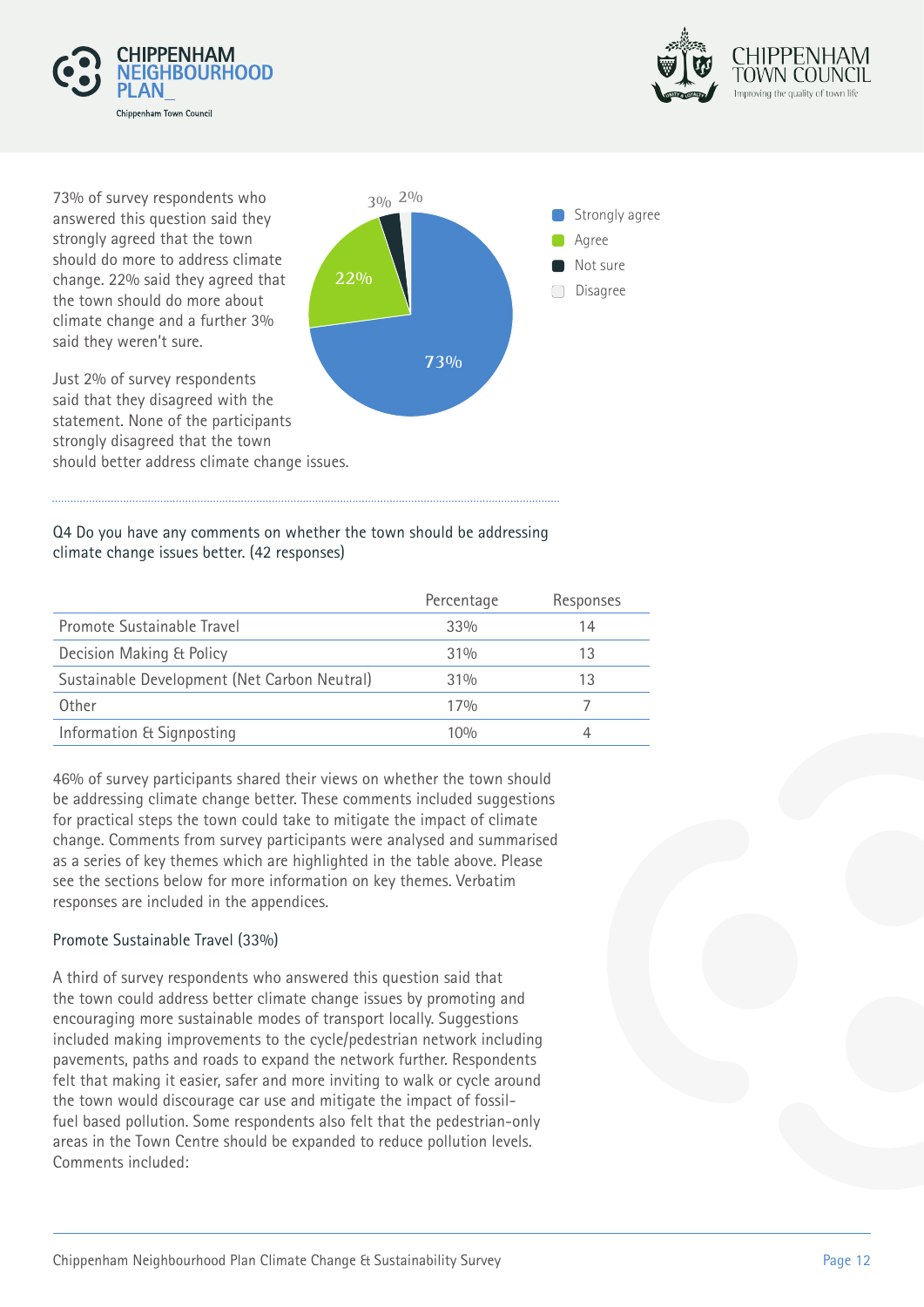



"Yes, we need to encourage sustainable transport, cycling walking, bus and train and discourage motor vehicle usage. Possibly make the town centre traffic free and have many more cycle/bus lanes."

"Much more to encourage sustainable travel and more restrictions on petrol/diesel car use."

"Cycling and walking should be at the heart of transport with easy access to schools, shopping and the train station."

"Restrictions on car use, better pedestrian/cycle provision."

"We should not be treating the problems of congestion and heavy car-use by creating more roads and commuter housing developments. These projects will only generate more carbon in their making and use thereafter, as well as more air pollution."

#### Decision Making & Policy (31%)

31% of respondents who commented on this question said that they would like climate change to be a key focus in decision making and policy locally, with much more emphasis on considering the impact of climate change on the town. Suggestions included a climate change and biodiversity action plan, more funding/support for low-carbon initiatives, promoting local employment to reduce pollution caused by out-commuting and simplifying supply chains. One respondent said they would like to see more enforcement action on local fly-posting and fly-tipping. Comments included:

"A comprehensive climate and biodiversity action plan is needed. Climate change must be responded to with the same speed and urgency as the current pandemic crisis."

"Chippenham Town Council needs to be considering the impact on carbon and the environment in every decision made."

"Have a clearly defined climate change action plan… Direct more of their funding to things that can help mitigate, e.g. green transport, local food growing, improvements to biodiversity (tree planting, road verges etc)."

"Promote local employment to reduce dependence on cars."

"Fly posting is also clearly a problem around the town. As is fly tipping"

#### Sustainable Development (Net Carbon Neutral) (31%)

31% of survey respondents said the town should focus on sustainable development to better address the impact of climate change. This included calls for new developments to be net carbon neutral. Some survey

"Cycling and walking should be at the heart of transport with easy access to schools, shopping and the train station."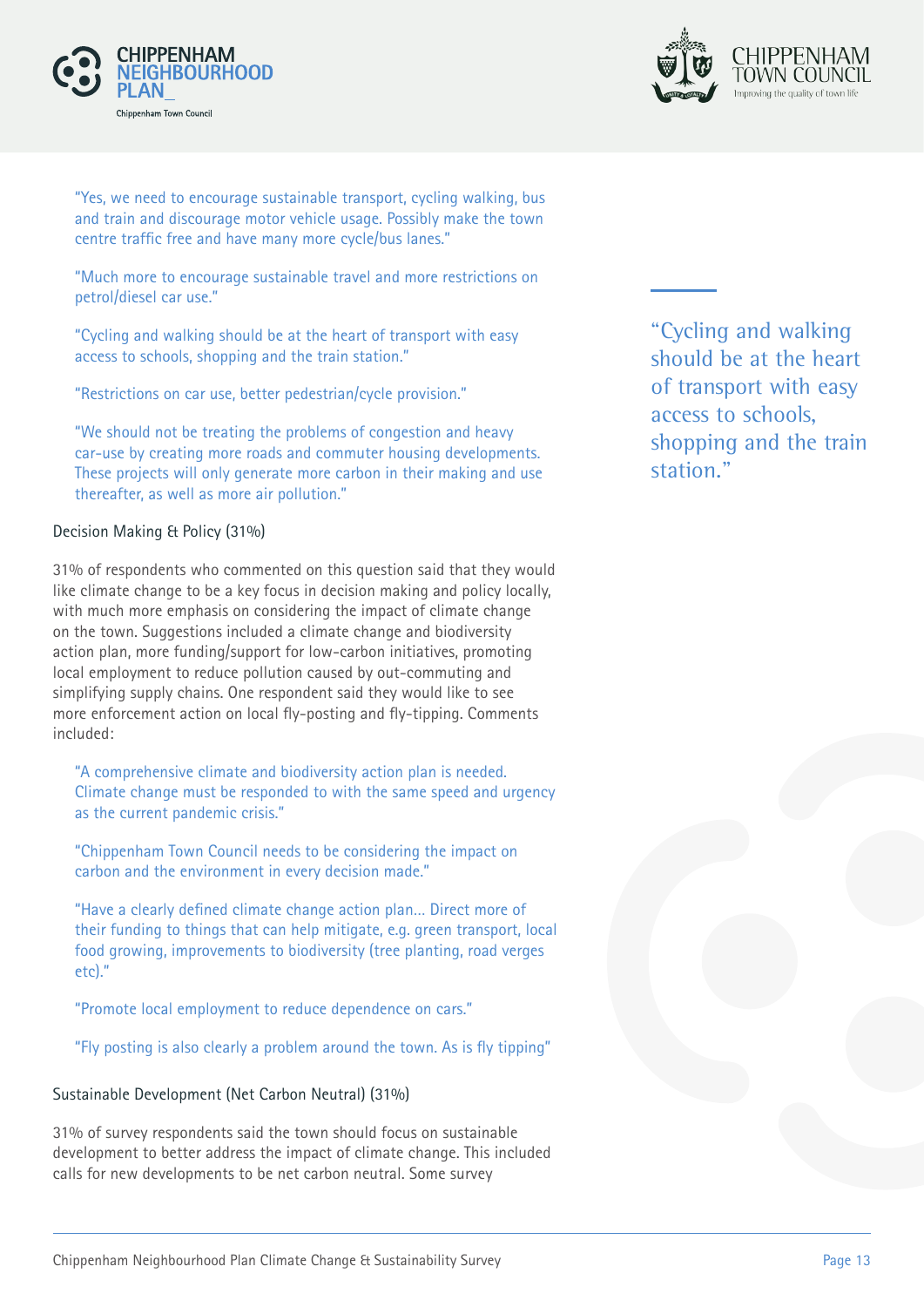



respondents said that permission should only be granted for new buildings that meet high sustainability standards (e.g. Passivhaus) and any new development should have a net positive impact on climate, wildlife and biodiversity. Some respondents felt that the town should avoid building new housing altogether but if housing is to be built, developers should avoid cutting down trees and disturbing wildlife habitats. Comments included:

"The Town Council should be working to be carbon neutral by 2030. All future development should meet highest standard for sustainability."

"We should keep house building to a minimum to support priority housing need and build all new housing to a far higher sustainability standard (Passivhaus ideally), which will deliver superb cost-saving benefits in the future."

"Stop cutting down trees to build thousands of new houses."

"New buildings should be built to be carbon neutral."

"I think there should be a clear focus on sustainable energy in any new housing or commercial development."

#### Other (17%)

There were a variety of additional issues raised by survey respondents that were collated and grouped together. Some respondents were concerned about the potential for biodiversity loss, suggested measures included increasing tree planting and expanding wildlife habitats, particularly on the riverside. Others would like to see an increase in electric vehicle charging points, a focus on renewable energy and more recycling bins. Comments included:

"We should also invest in electric car infrastructure for those reliant on car travel to other areas."

"More recycling bins on streets."

"Wiltshire Council and Town Council should be cutting emissions by generating own renewable power, using electric vehicles and supporting the community to decarbonise through policies and investment."

#### Information & Signposting (10%)

10% of survey respondents said they would like to see more information and signposting about climate change locally, including groups and activities that residents can get involved with. In addition, some survey respondents felt that more awareness was needed locally about the impact of climate change. Comments included:

"More information about what's going on locally and how to get

"I think there should be a clear focus on sustainable energy in any new housing or commercial development."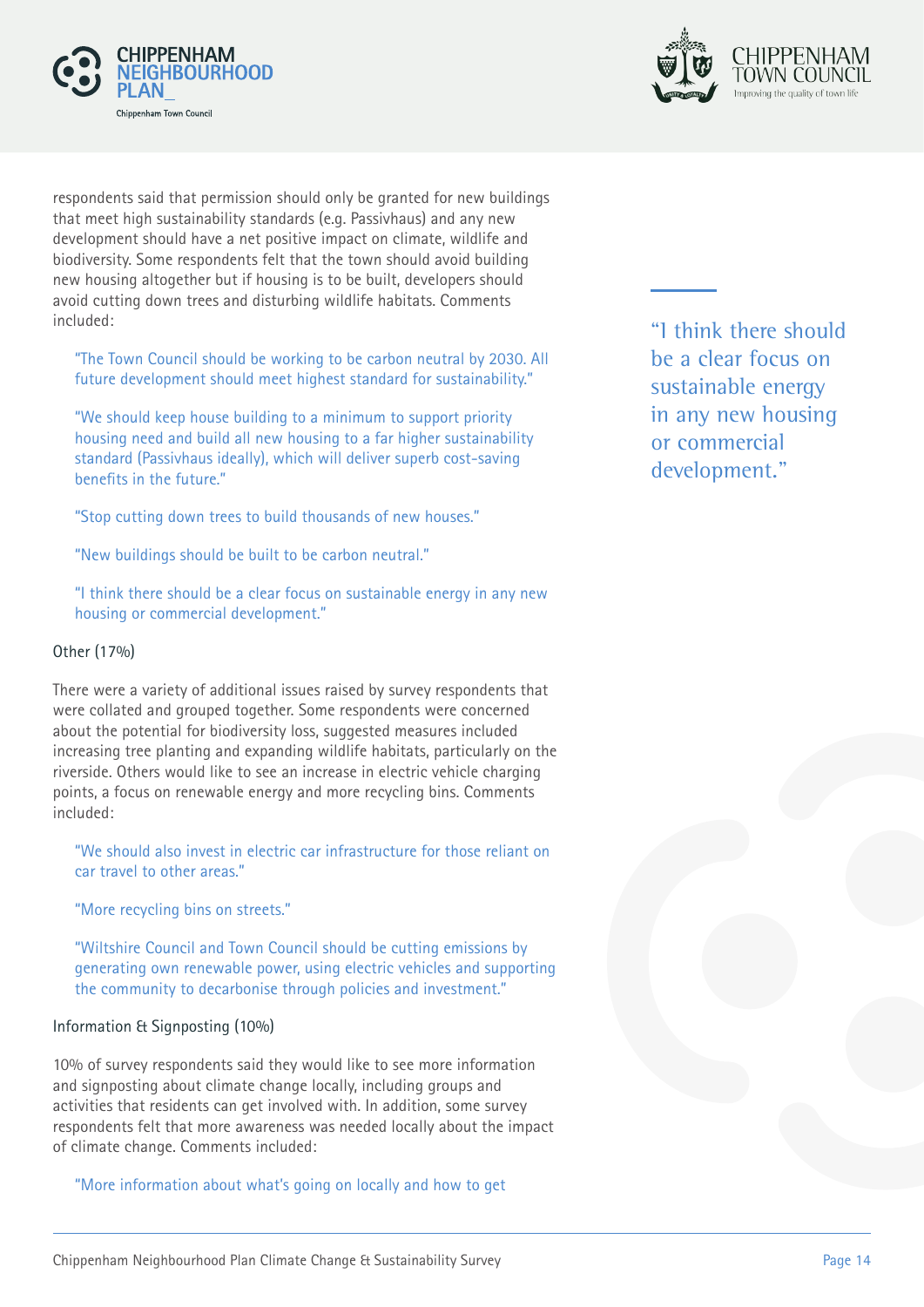



involved and get help."

"People who are like me don't go out much, so I don't get to know enough information on what is or what is not being done."

"Greater public engagement in simple steps they can take."

"More education of public required."

Q5 Are you concerned about the amount of greenhouse emissions resulting from out-commuting? (58 responses)

|                   | Percentage | Responses |
|-------------------|------------|-----------|
| Strongly agree    | 52%        | 30        |
| Agree             | 38%        | 22        |
| Not sure          | 9%         | b         |
| Disagree          | 2%         |           |
| Strongly disagree | $0\%$      |           |

90% of survey participants were concerned about greenhouse emissions resulting from outcommuting. 52% implied they were very concerned (strongly agree) with a further 38% who were concerned (agree). 9% of respondents were neutral about greenhouse commissions and out-commuting, with 2% who indicated they did not think it was a problem (disagree).



#### Q6 Do you have any comments about the amount of greenhouse emissions resulting from out-commuting? (32 responses)

Survey respondents who answered this question were concerned about the amount of greenhouse emissions resulting from out-commuting. Many survey respondents said that new housing development in and around the town should not be encouraged without a corresponding plan to increase local employment opportunities. Respondents felt that a lack of jobs locally combined with a lot of new housing could lead to Chippenham becoming a 'dormitory town' with higher levels of greenhouse emissions from outcommuting in future. Other respondents said that employers should be encouraged to facilitate homeworking to reduce commuting. Indeed, some respondents mentioned that the COVID-19 outbreak could encourage more homeworking in future as a positive step in reducing emissions.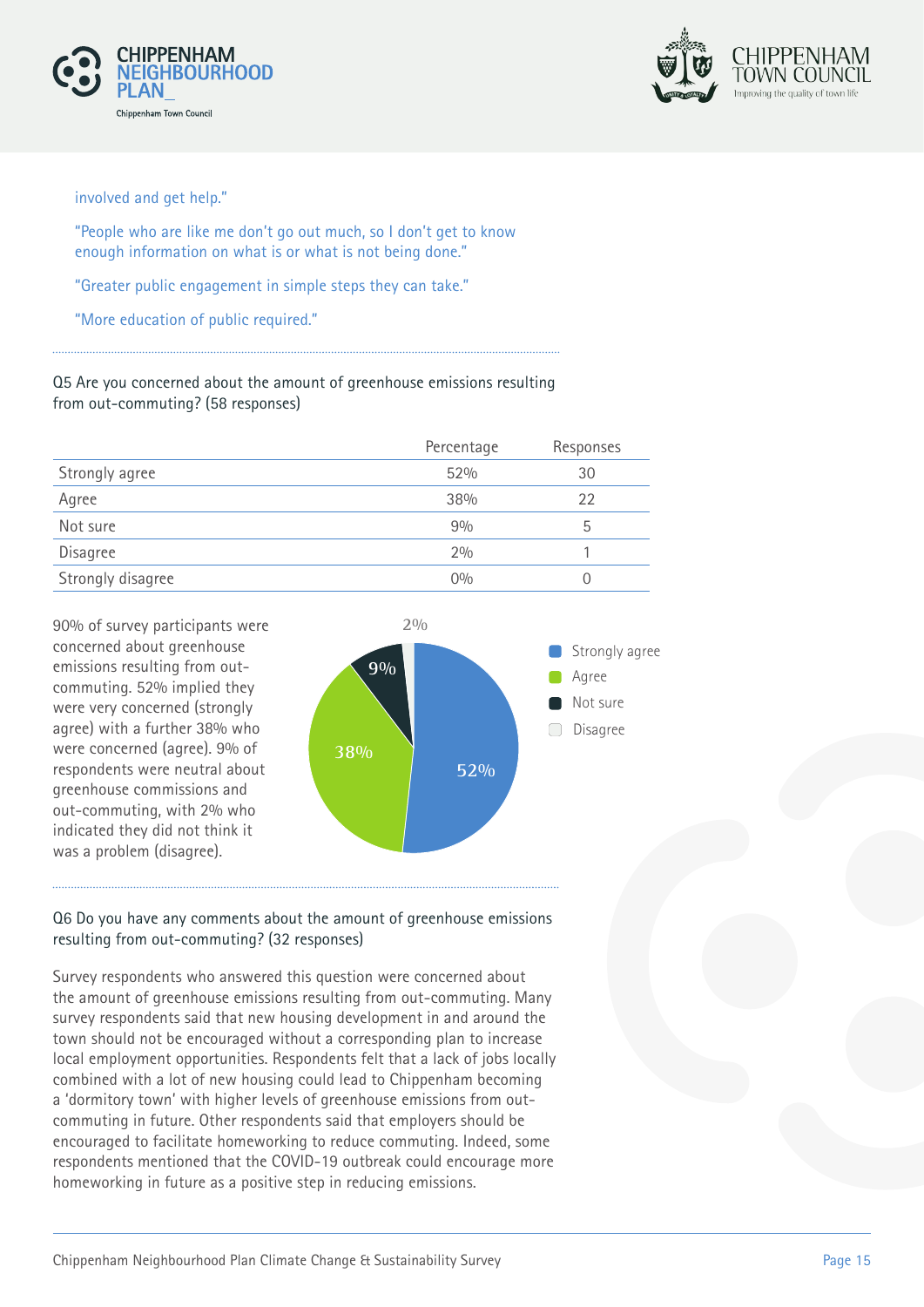



Some survey respondents acknowledged that it is not necessarily practical for everyone to be employed locally, however these individuals also felt that sustainable transport provision such as low carbon buses, cycle routes and trains are insufficient or overpriced compared to car use. Some respondents said that electric vehicle charging points should be more widely available in Chippenham to encourage electric car use amongst commuters. Comments included:

"It is cheaper to drive a car into Bath than to catch the train. Public transport should and could be our main form of transport, if it is accessible to all."

"Need to encourage more high-tech businesses to the town, so that people don't need to commute out."

"Building more housing will turn Chippenham into even more of a dormitory town."

"Cheaper fares on trains and buses and more frequent services required. Also, more capacity in future to cope with new housing in town."

"Many commuters are encouraged to live in towns like Chippenham with a train station, but we have found the costs to be prohibitive, with a season ticket costing in the region of £14,000 per year."

Q7 Do you think new housing should be built in locations that are accessible by foot, bike and/or public transport? (59 responses)

|                   | Percentage | Responses |
|-------------------|------------|-----------|
| Strongly agree    | 66%        | 39        |
| Agree             | 29%        | 17        |
| Not sure          | 2%         |           |
| Disagree          | 2%         |           |
| Strongly disagree | 2%         |           |

95% of survey participants agreed or strongly agreed that new housing in Chippenham should be built in locations that are accessible on foot, bicycle or public transport. A further 2% said they weren't sure and a combined 4% disagreed or strongly disagreed.

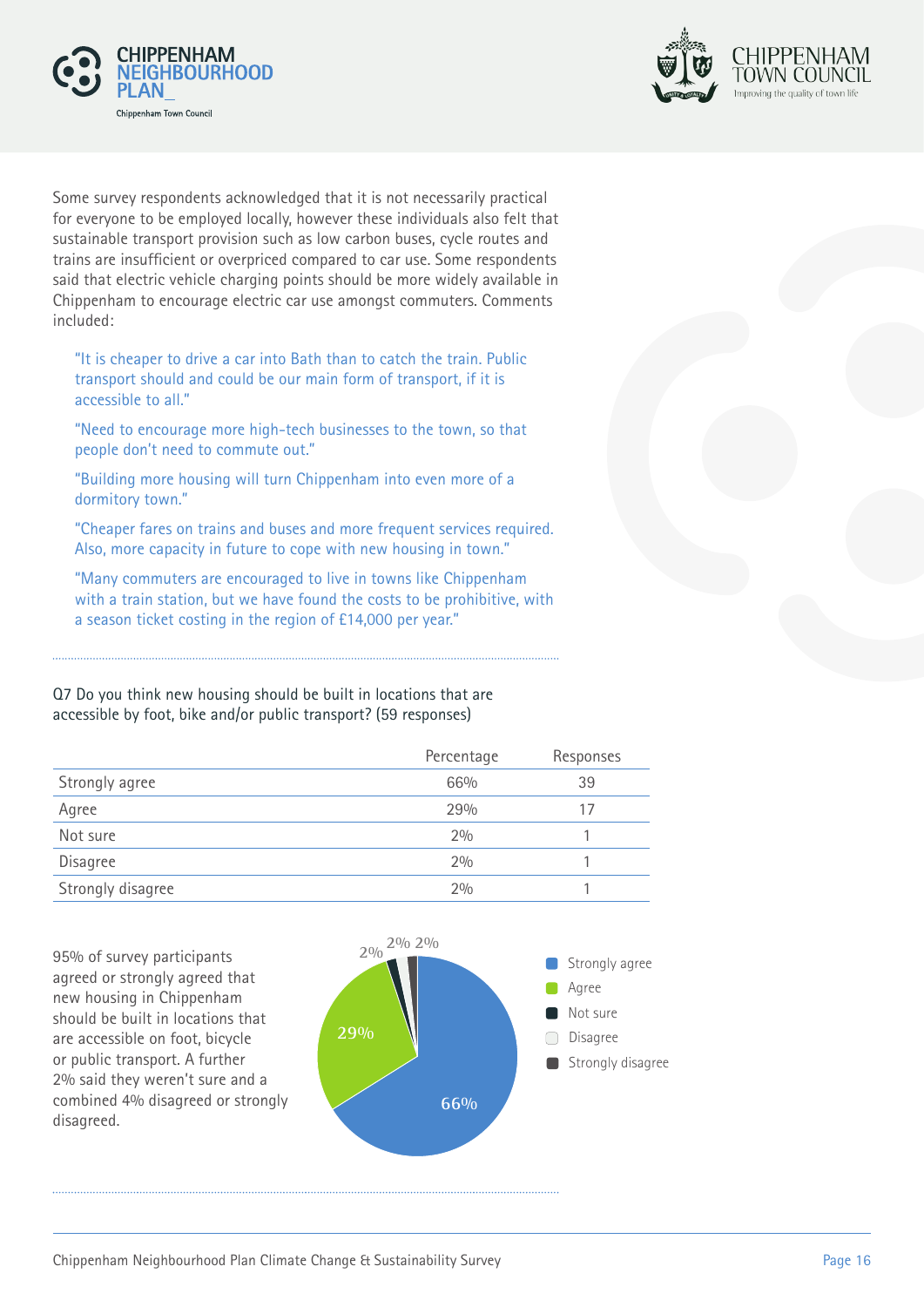



#### Q8 Do you have any comments about new housing being built in locations that are accessible by foot, bike and/or public transport? (33 responses)

Building new housing around existing active travel and public transport networks was widely supported amongst survey respondents who commented on this question. Some individuals felt that this should be a mandatory requirement for new developments as well as ensuring new development is linked to local infrastructure and amenities to avoid unnecessary travel by car. There was acknowledgement by certain respondents that car use was inevitable in Chippenham and that certain individuals and households would always choose to drive rather than take public transport. Additional comments and suggestions included asking developers to contribute towards the cost of upgrading the local cycle network and increasing pedestrian only and car-free neighbourhoods.

"Local planning should be in line with the new government transport strategy i.e. moving away from private transport."

"New developments must also have their own local services and infrastructure, reducing the need for people to travel."

"All new developments should be built around the idea of less car ownership and use, so that we can gradually become less reliant on our cars."

"We should aim to emulate cycling cities in Europe. With more pedestrian only spaces. Car free neighbourhoods."

"All new developments to ALSO set aside a fund to pay for a massive overhaul of the cycle network to join up all the town better including re-routing of roads to discourage cars and encourage safer cycling and walking and bus route."

#### Q9 Do you think there is sufficient local employment opportunity to accommodate housing expansion? (56 responses)

|                                                                                                                                  | Percentage | Responses |
|----------------------------------------------------------------------------------------------------------------------------------|------------|-----------|
| There is a poor balance of jobs to housing - not<br>enough employment for current or potential<br>future residents               | 52%        | 29        |
| There is already more housing than employment<br>- further housing expansion could mean more<br>out-commuting/traffic congestion | 39%        | 22        |
| There is a good balance of jobs to houses -<br>incomers will be able to work locally                                             | 90/0       | 5         |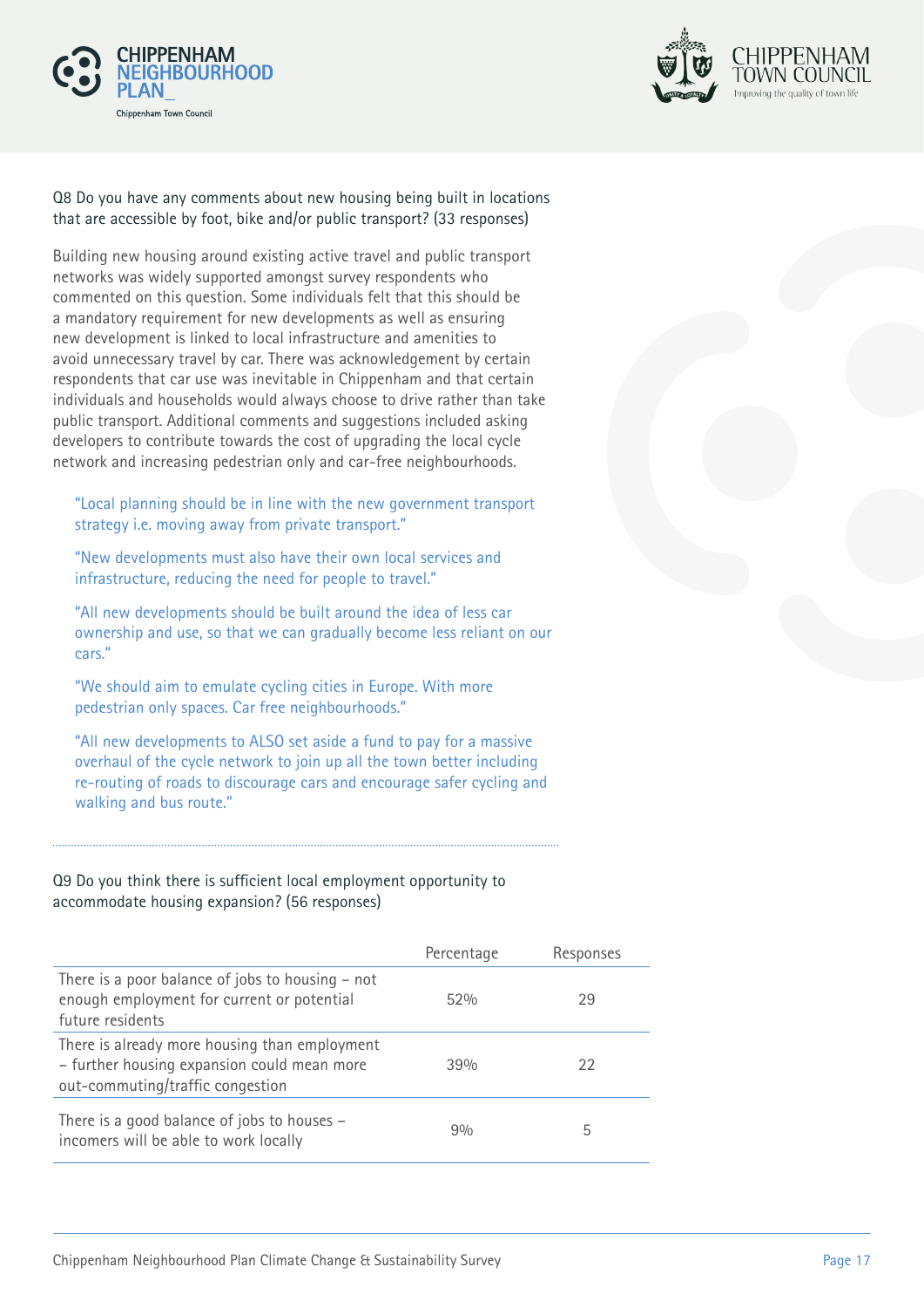



52% of survey participants feel there is a poor balance of jobs relative to local housing provision in Chippenham. A further 39% said there is more housing than employment and that expanding local housing provision could result in more out-commuting. Overall, 9% of survey respondents feel there is a good balance of jobs to housing provision locally.

#### Q10 Are there a wide enough range of jobs available in the area? (55 responses)

|     | Percentage | Responses |
|-----|------------|-----------|
| No  | 71%        | 39        |
| Yes | 29%        | 16        |



#### Q11 If you answered 'No' to the above question, what types of jobs do you feel the town needs? (35 responses)

A wide range of 'skilled/professional' (e.g. engineering) and 'unskilled' jobs (e.g. manufacturing) were felt to be needed locally. Suggestions included more office-based and larger employers or start-ups in skilled sectors like technology, design, engineering, renewable energy and innovation. Some survey respondents said they would like to see more unskilled jobs in industry, service and manufacture. Several respondents felt more should be done to encourage employers to relocate and offer jobs locally, for example by investing in infrastructure and providing more office space. Others felt that employers should encourage more homeworking to reduce the need for commuting to larger towns and cities like Bath and Bristol. Comments included:

"There is a particular need for professional jobs in the town, as thousands of professionals commute out and back every day, as there are no opportunities for them here…Wiltshire Council and the SWLEP needs to invest in infrastructure to attract employers to the town. Ideally in higher skilled, well paid jobs that are fit for the future economy."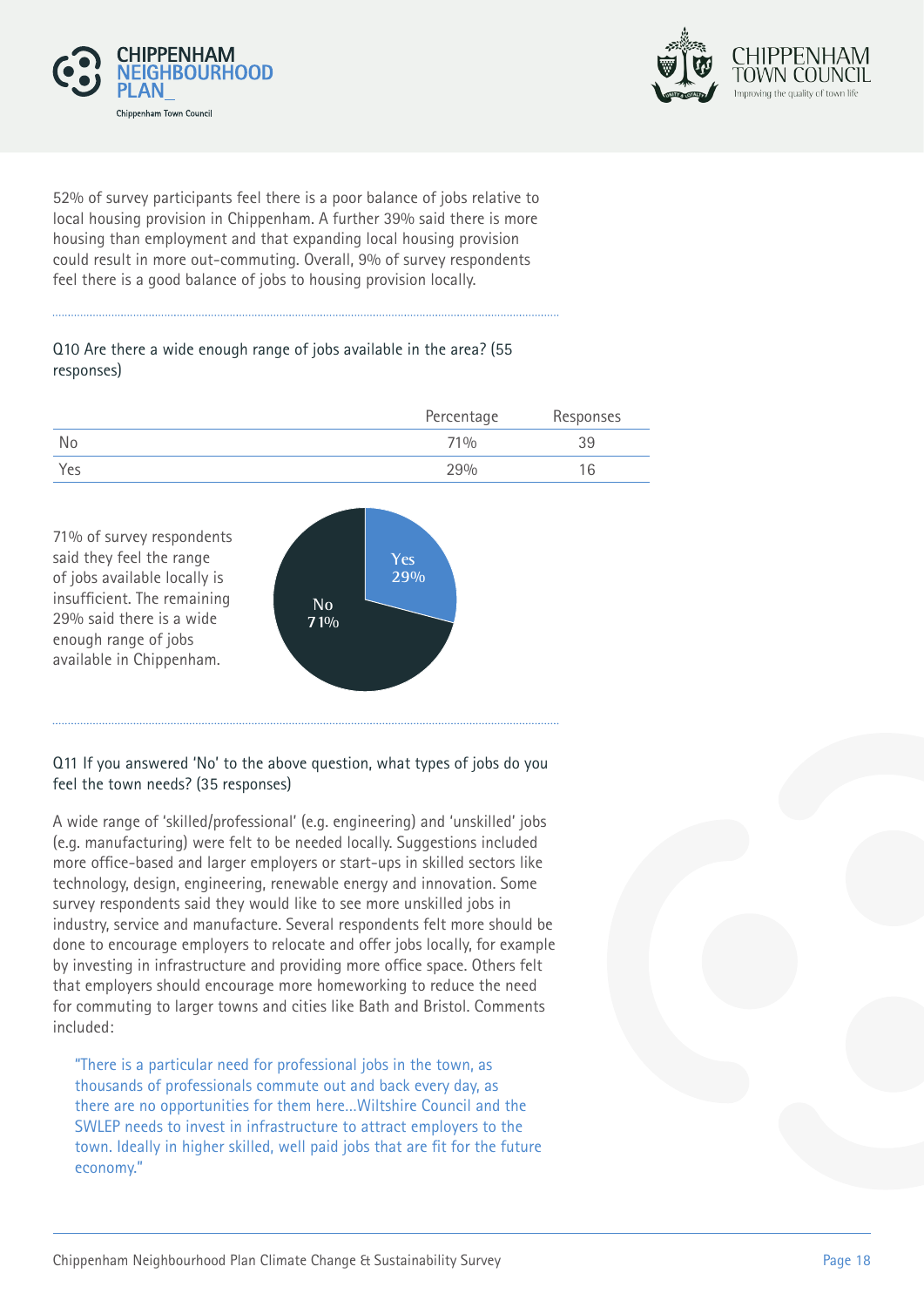



"All types, however high skilled science and engineering, and skilled manufacturing would contribute to the local economy, and bring a range of other jobs with them."

"A wide variety, for the people who live here now and to attract more young families to the area. Jobs in growing industries, including where people can work from home."

"More opportunity for start-ups and professional SMEs."

"High quality, well-paid jobs. Too many people with good skills are commuting out of the town."

#### Q12 What actions should the Neighbourhood Plan take to encourage a sustainable local economy and the type of economic development that is needed? (38 responses)

Survey respondents who answered this question had many ideas for how the proposed Chippenham Neighbourhood Plan could encourage a more sustainable local economy. Suggestions included having a clear vision for economic development in Chippenham, with an economic development area and creative/community-led ideas which mirror approaches taken by towns like Corsham and Frome.

Many survey respondents felt that investment in infrastructure was a priority for the town. This included high speed broadband, infrastructure to support cycling/walking, campus style office space and hot desking, as well as general investment in the town to make it more attractive to employers and professionals. One survey respondent suggested new office space should be located near the M4 with regular shuttle buses from Chippenham train station. Better transport networks and a focus on sustainable transport was mentioned as a key factor for sustainability by several survey respondents.

Some respondents felt that the town should promote itself to skilled, professional and high-tech businesses looking to relocate. Others felt the town should be more selective about the types of businesses that settle in Chippenham and avoid lower skilled jobs e.g. manufacturing which could encourage more traffic on the roads. Other suggestions for encouraging a sustainable local economy included an emphasis on homeworking, strict sustainability targets for new construction/development, investment in green energy and local food production. Comments included:

"Develop business parks out near J17 of the M4 and develop a cycle way up the A350 to J17 as well as provide regular buses from the Station to that area."

"High quality, wellpaid jobs. Too many people with good skills are commuting out of the town."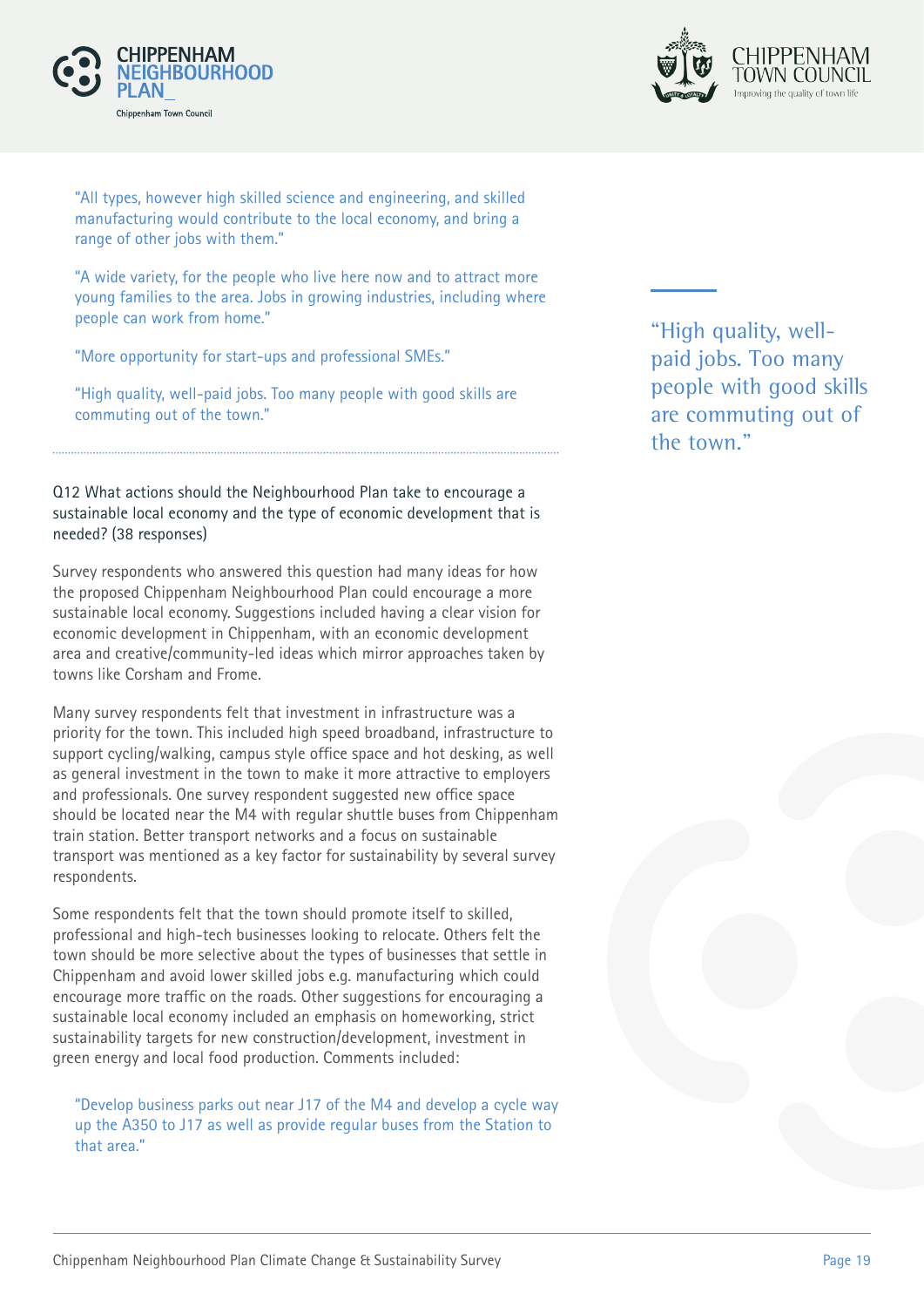



"Promote the attractions of Chippenham to start-ups and for HQs of charities, etc, looking to move from London/Bristol."

"Make hubs for tech. Start up and grow on space… Encourage more places to eat."

"Campus style office development with good walking, cycling and public transport connections."

"Invest in a true visioning exercise, informed by easy to understand data on current issues (transport, housing, jobs, demographics, air quality, carbon output, flood risk etc). Share examples from other places - Exeter, Bristol, Barcelona and take the time needed for a process to come up with creative, community owned ideas for the future of the town, that will be sustainable and have local buy in."

"Set aside economic development areas and use SWLEP to fund funds to attract new businesses into the area. Massive investment in broadband in whole town would also be a big stimulant."

Q13 The Neighbourhood Plan should develop policies to encourage people to work locally. (59 responses)

|                       | Percentage | Responses |
|-----------------------|------------|-----------|
| <b>Strongly Agree</b> | 56%        | 33        |
| Agree                 | 44%        | 26        |

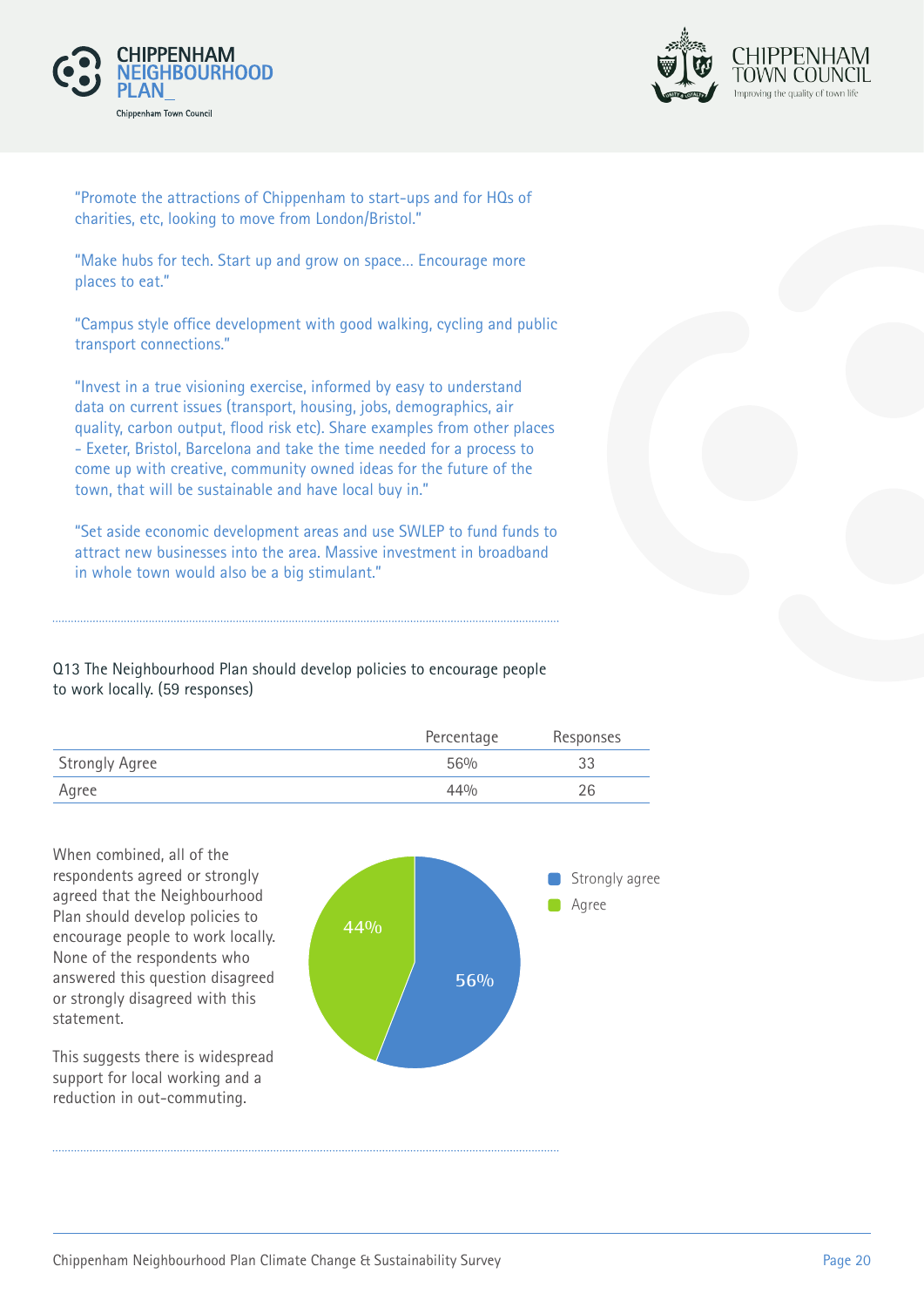



#### Q14 Do you run your own business or work from home/would like to? (51 responses)

|                                     | Percentage | Responses |
|-------------------------------------|------------|-----------|
| I would like to work from home more | 27%        | 14        |
| I commute out of Chippenham to work | 25%        |           |
| I mainly work from home             | 24%        | 12        |
| I run my own business in Chippenham | 12%        |           |
| I work elsewhere in Chippenham      | 1 2 %      |           |

27% of survey respondents who answered this question said they would like to work from home more often, with a further 24% who said they mainly work from home.



Due to government

recommendations for COVID-19, it is possible that self-reported home working numbers are artificially

inflated in the dataset. Similarly, respondents who are currently working at home due to COVID-19 may feel more receptive towards homeworking in future. 25% of respondents said they commute out of Chippenham to work, 12% run their own business in Chippenham and a further 12% are employed locally.

#### Q15 Do you have any comments about running your own business from home or working from home? (27 Responses)

Respondents who commented on this question said they would like to see more opportunities for homeworkers and owners of home-based businesses to network and socialise together, as well as increased provision casual office space/hot desking.

Several respondents mentioned that improvements were needed to local broadband infrastructure to support homeworking.

Some respondents mentioned that homeworking as a result of the COVID-19 outbreak had been a positive experience and they intended to work from home more frequently once the crisis has ended. This included respondents who previously thought it was not possible to carry out their roles effectively from home, but who said they had found effective ways of adapting and working virtually. Comments included: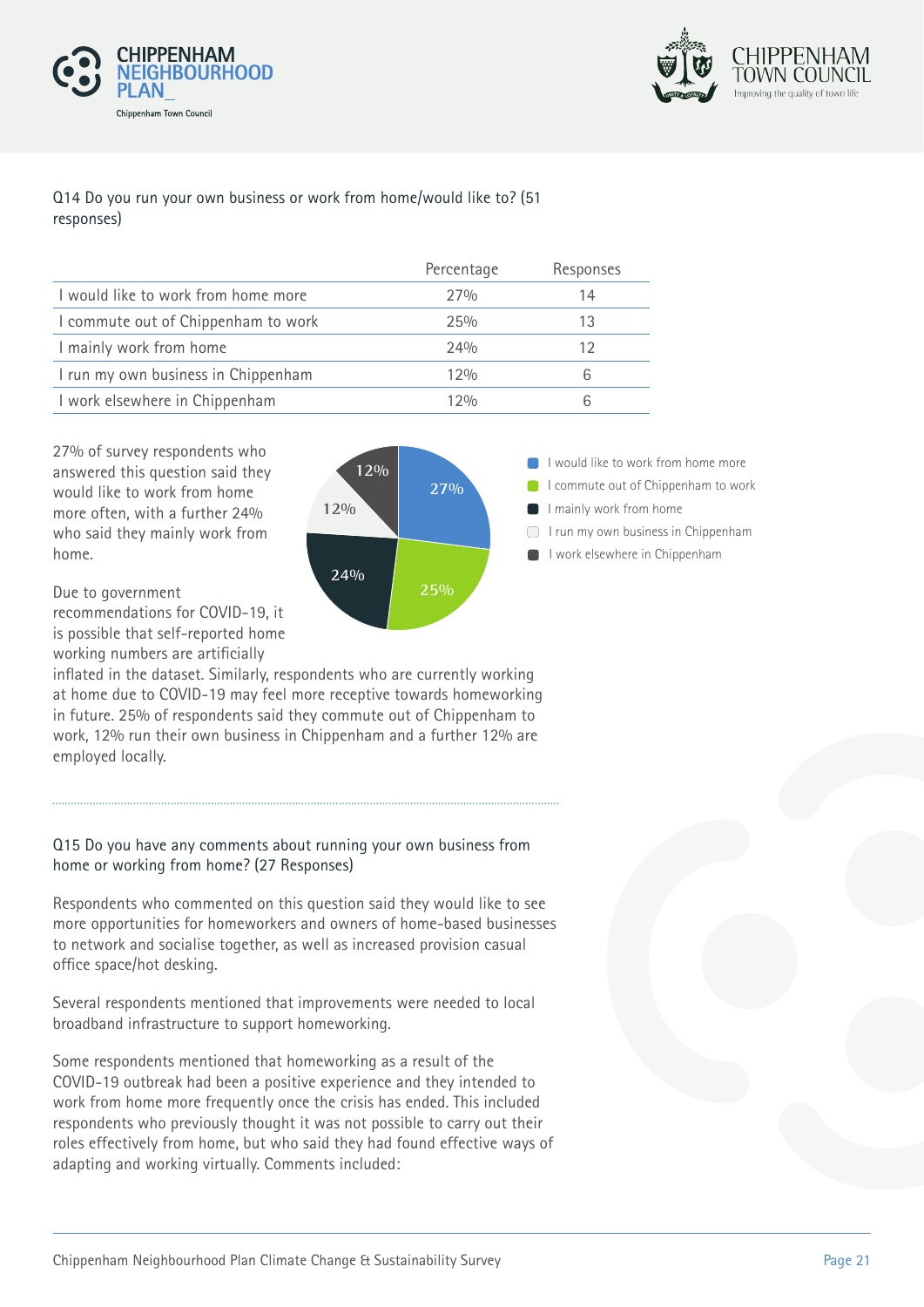



"I live in Sutton Benger. Broadband is not great. I work in Bath but since the pandemic have been working from home and likely to continue this for two days per week on exiting the pandemic."

"The covid crisis is demonstrating that much more can be done virtually (and is being done virtually) if the will is there. And the benefits are significant."

"Get the broadband providers to hurry up with making fibre available to all."

"There is nowhere to network in town if you work from home, no hot desk space or meet ups that I am aware of."

"Broadband in Chippenham is appalling. For a town of this size it is no wonder people are commuting out."

"During corona lockdown I have found I can work well from home. I plan to continue 2-3 days per week once restrictions are lifted and commute on the other days."

#### Q16 What would help you work from home if you could work from home more often? (24 responses)

There was a lot of overlap with responses from question 15. Improvements to broadband speed, including the provision of fibre broadband was felt to be needed along with an increase in casual office space and opportunities to network/socialise. Many respondents said that their ability to work from home in future was dependent on their employer and felt that a general acceptance of homeworking amongst managers and colleagues was necessary to facilitate an increase in homeworking post-COVID-19.

Some survey respondents said that they were unable to work from home due to the nature of their roles or they would prefer to see improvements to transport links so that they could continue to commute sustainably. Comments included:

"Better broadband service. Casual use office space."

"Encouragement by employer to do this and changing practices to encourage remote meetings by phone/Skype."

"Dramatic broadband improvement."

"Change in policy from my employer."

"Instead of working from home more often, I'd prefer faster buses direct from Chippenham to Bath with no stops in between. That way commuting by public transport could be possible."

"Instead of working from home more often, I'd prefer faster buses direct from Chippenham to Bath with no stops in between."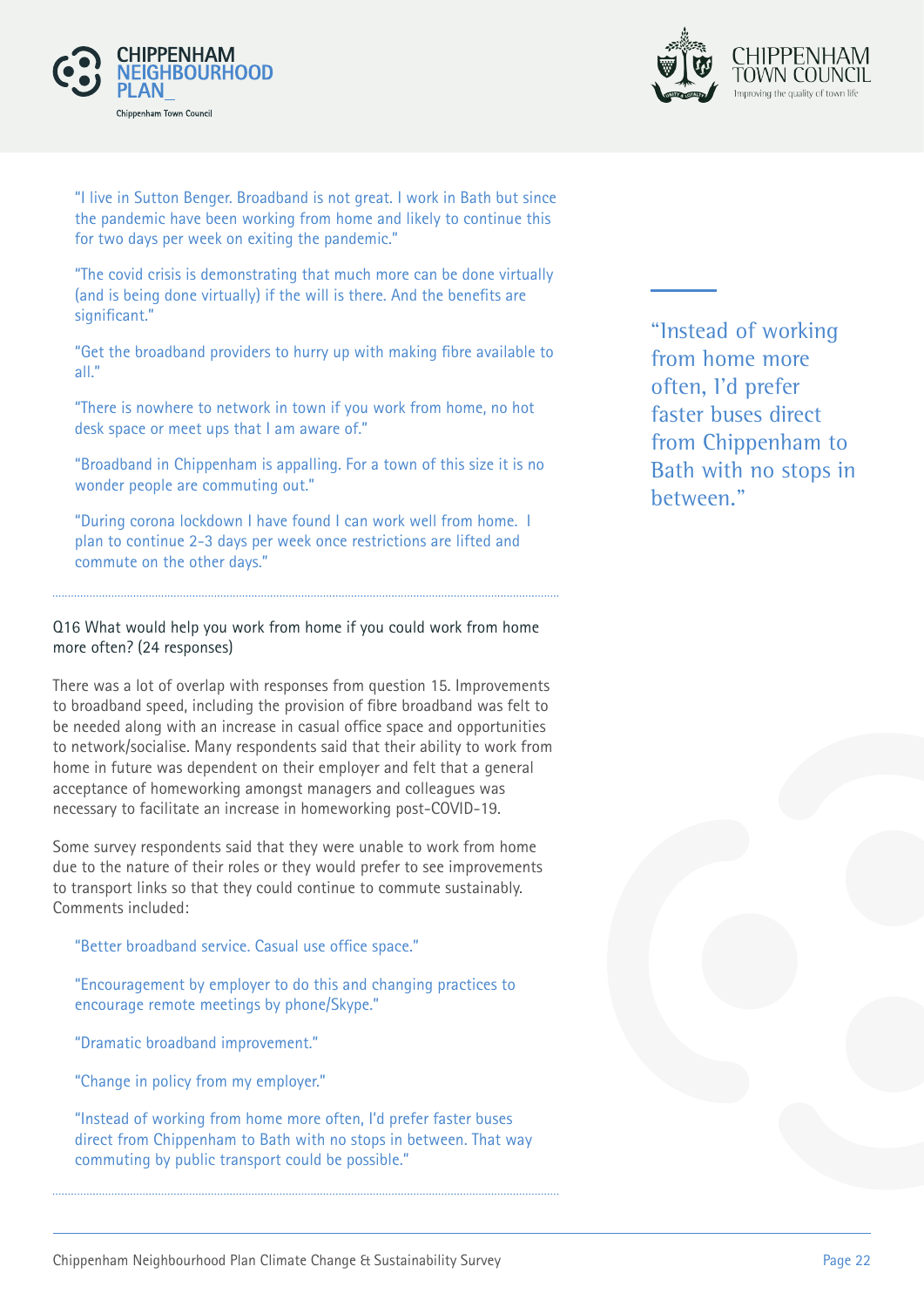



#### Q17 Should our town centre be free of vehicles? (59 responses)

|                                                                                           | Percentage | Responses |
|-------------------------------------------------------------------------------------------|------------|-----------|
| Yes, but with exceptions for electric vehicles,<br>delivery vehicles and public transport | 61%        | 36        |
| Yes all cars, vans, buses and motorbikes                                                  | 32%        | 19        |
| No                                                                                        | 70/n       |           |

When combined, 93% of survey **70%** participants who answered this question indicated that they would like to see some restriction on vehicles in the town centre.



**P** Yes, but with exceptions for electric vehicles, delivery vehicles and public transport

Yes all cars, vans, buses

61% of survey respondents felt that the town centre should be completely free of all vehicles including cars, vans, buses and motorbikes. A further 32% said the

town centre should be closed to vehicles with the exception of electric vehicles, delivery vehicles and public transport.

#### Q18 Do you have any comments on vehicles in our town centre? (35 responses)

Survey respondents who answered this question broadly felt that traffic and congestion is a problem in the town centre and are in favour of limiting access to vehicles, or even making the town centre a pedestrian only area. Despite this, there was some concern about the impact this would have on disabled access to the town centre, deliveries and the knock-on effect of congestion on alternative routes such as residential 'rat runs' and bypasses. Some respondents felt that allowing electric vehicles to use the town centre as a through route is not a long-term solution to congestion, similarly some participants felt that increasing provision of parking in the town centre should be avoided to discourage car use in favour of walking or cycling. Comments included:

"Drivers are encouraged into the town centre by the location of car parks and the lack of suitable public transport and safe cycle routes."

"This can only happen if alternatives to driving are available. People with mobility difficulties who rely on their car should be included on this list."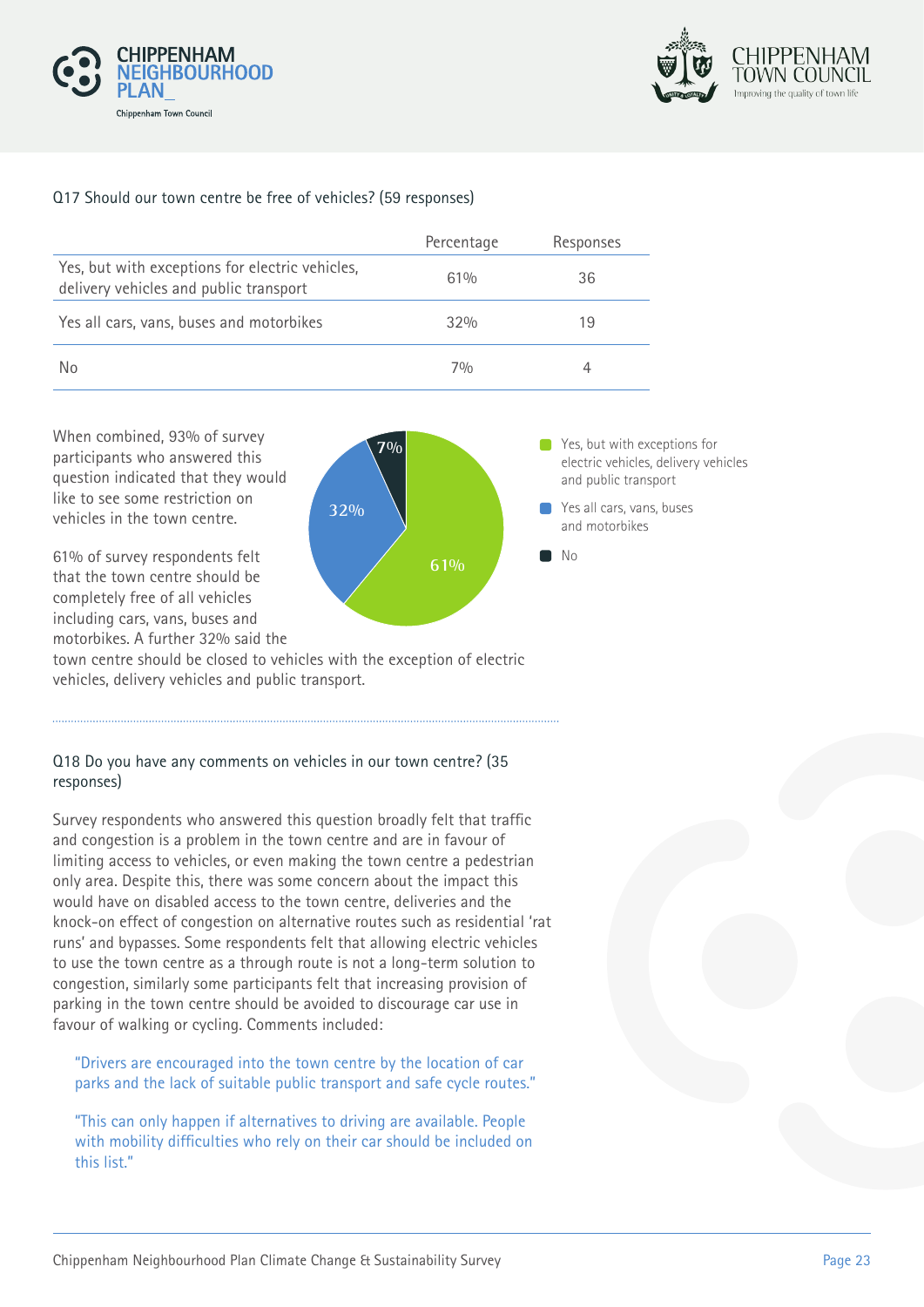



"The streets are lined with cars. Building more car parks will only increase the number of cars in the town centre. We need to encourage walking, cycling, and using public transport, by investing in these and providing the infrastructure."

"Allowing electric vehicles is a stop-gap measure – once more EVs are on the roads, the congestion problem, parking problems etc will return. Centre should be vehicle-free apart from public transport."

"Why is the high street open for traffic in the evening? I suggest it is fully pedestrianised."

Q19 What forms of transport do you use most? Where '1' is most frequent and '9' is least frequent. (59 responses)

|                                | 1           | $\overline{2}$ | 3            | $\overline{4}$ | 5            | 6            | 7           | 8            | 9           | Rank           |
|--------------------------------|-------------|----------------|--------------|----------------|--------------|--------------|-------------|--------------|-------------|----------------|
| Walking                        | 39%<br>(23) | 29%<br>(17)    | 25%<br>(15)  | 2%<br>(1)      | 0%<br>(0)    | 3%<br>(2)    | 0%<br>(0)   | 0%<br>(0)    | 2%<br>(1)   | 1              |
| Car (petrol, diesel or hybrid) | 42%<br>(25) | 29%<br>(17)    | 15%<br>(9)   | $5\%$<br>(3)   | 2%<br>(1)    | 2%<br>(1)    | 2%<br>(1)   | 0%<br>(0)    | 3%<br>(2)   | $\overline{2}$ |
| Cycling                        | 14%<br>(8)  | 27%<br>(16)    | 17%<br>(10)  | 10%<br>(6)     | 7%<br>(4)    | 7%<br>(4)    | 12%<br>(7)  | $5\%$<br>(3) | 2%<br>(1)   | 3              |
| Train                          | 2%<br>(1)   | 8%<br>(5)      | 29%<br>(17)  | 37%<br>(22)    | 17%<br>(10)  | 3%<br>(2)    | 2%<br>(1)   | $2\%$<br>(1) | 0%<br>(0)   | $\overline{4}$ |
| Bus                            | 0%<br>(0)   | $3\%$<br>(2)   | 8%<br>(5)    | 25%<br>(15)    | 34%<br>(20)  | 25%<br>(15)  | 2%<br>(2)   | 2%<br>(1)    | 0%<br>(0)   | 5              |
| Taxi                           | 0%<br>(0)   | $0\%$<br>(0)   | 0%<br>(0)    | 14%<br>(8)     | 22%<br>(13)  | 42%<br>(25)  | 19%<br>(11) | $3\%$<br>(2) | 0%<br>(0)   | 6              |
| Car (electric)                 | 2%<br>(1)   | $3\%$<br>(2)   | $3\%$<br>(2) | $5\%$<br>(3)   | 12%<br>(7)   | $5\%$<br>(3) | 24%<br>(14) | 19%<br>(11)  | 27%<br>(16) | 7              |
| Other                          | 0%<br>(0)   | $0\%$<br>(0)   | 2%<br>(1)    | 2%<br>(1)      | $5\%$<br>(3) | 70/0<br>(4)  | 20%<br>(12) | 27%<br>(16)  | 37%<br>(22) | 8              |
| Motorbike                      | 2%<br>(1)   | $0\%$<br>(0)   | 0%<br>(0)    | $0\%$<br>(0)   | 2%<br>(1)    | $5\%$<br>(3) | 20%<br>(12) | 42%<br>(25)  | 29%<br>(17) | $\hbox{9}$     |

Overall, walking was the most frequently used mode of transport amongst survey respondents, followed by (non-electric) car travel and cycling. Electric car, other and motorbike travel was used by fewer participants.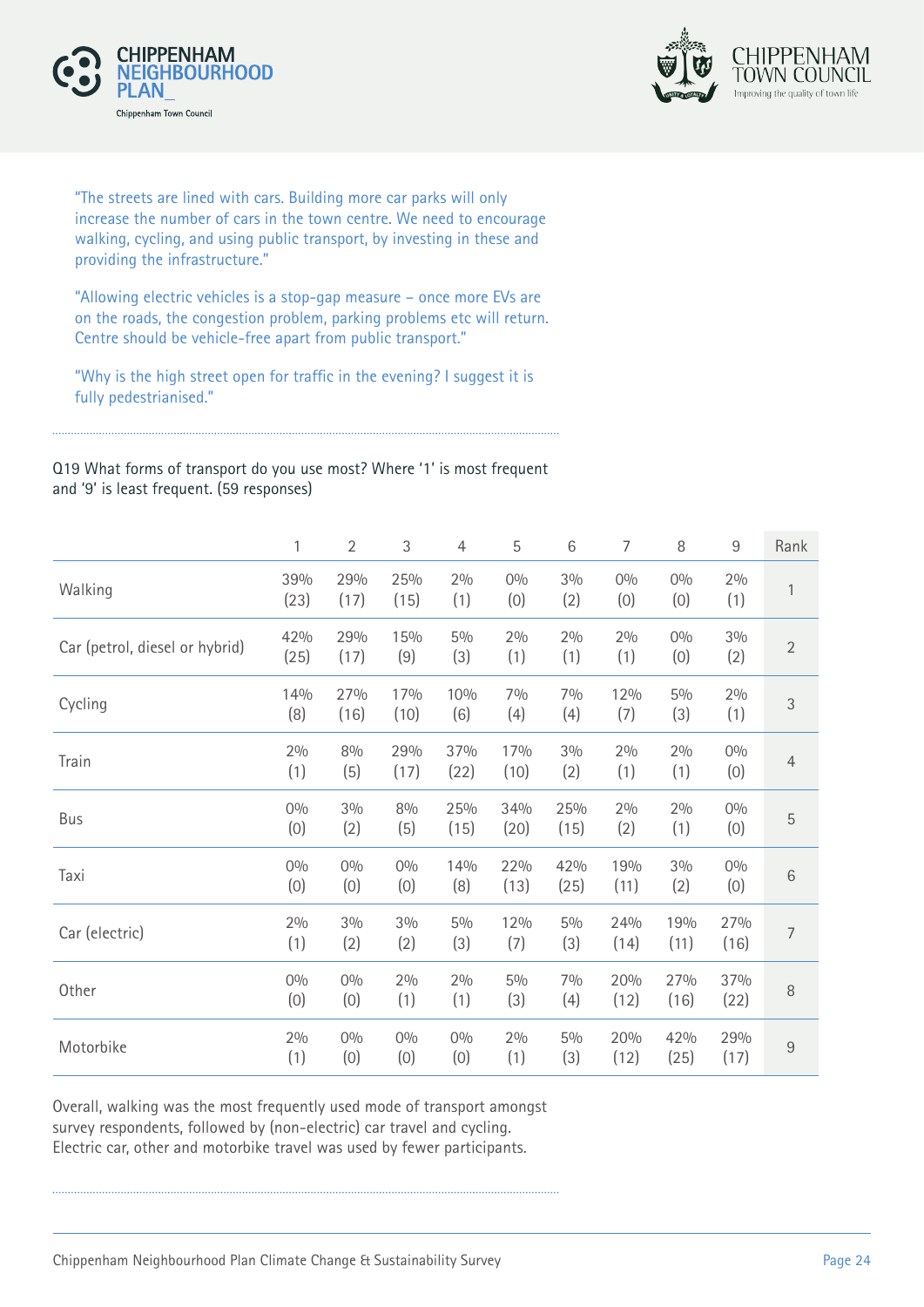



#### Q20 Are there any form of sustainable transport that you would like to use more? Please tick all that apply. (54 responses)

|                        | Percentage | Responses |
|------------------------|------------|-----------|
| Cycling                | 80%        | 43        |
| Electric car           | 46%        | 25        |
| Walking                | 43%        | 23        |
| Bus                    | 30%        | 16        |
| Train                  | 20%        | 11        |
| Car Club               | 19%        | 10        |
| Other (Please specify) | 9%         | 5         |
| Shared bike scheme     | 70/0       | 4         |



80% of survey participants who answered this question said they would like to cycle more frequently. A further 46% said they would like to use an electric car, with 43% who would like to walk more frequently. Of those who answered 'Other' (9%) the options listed were trams, electric bicycle, water travel, hydrogen powered car and electric scooter.

#### Q21 Does anything prevent you from using public transport? (43 responses)

|                  | Percentage | Responses |
|------------------|------------|-----------|
| Practical Issues | 33%        | 18        |
| Safety           | 28%        | 15        |
| Cost             | 26%        | 14        |
| Infrastructure   | 24%        | 13        |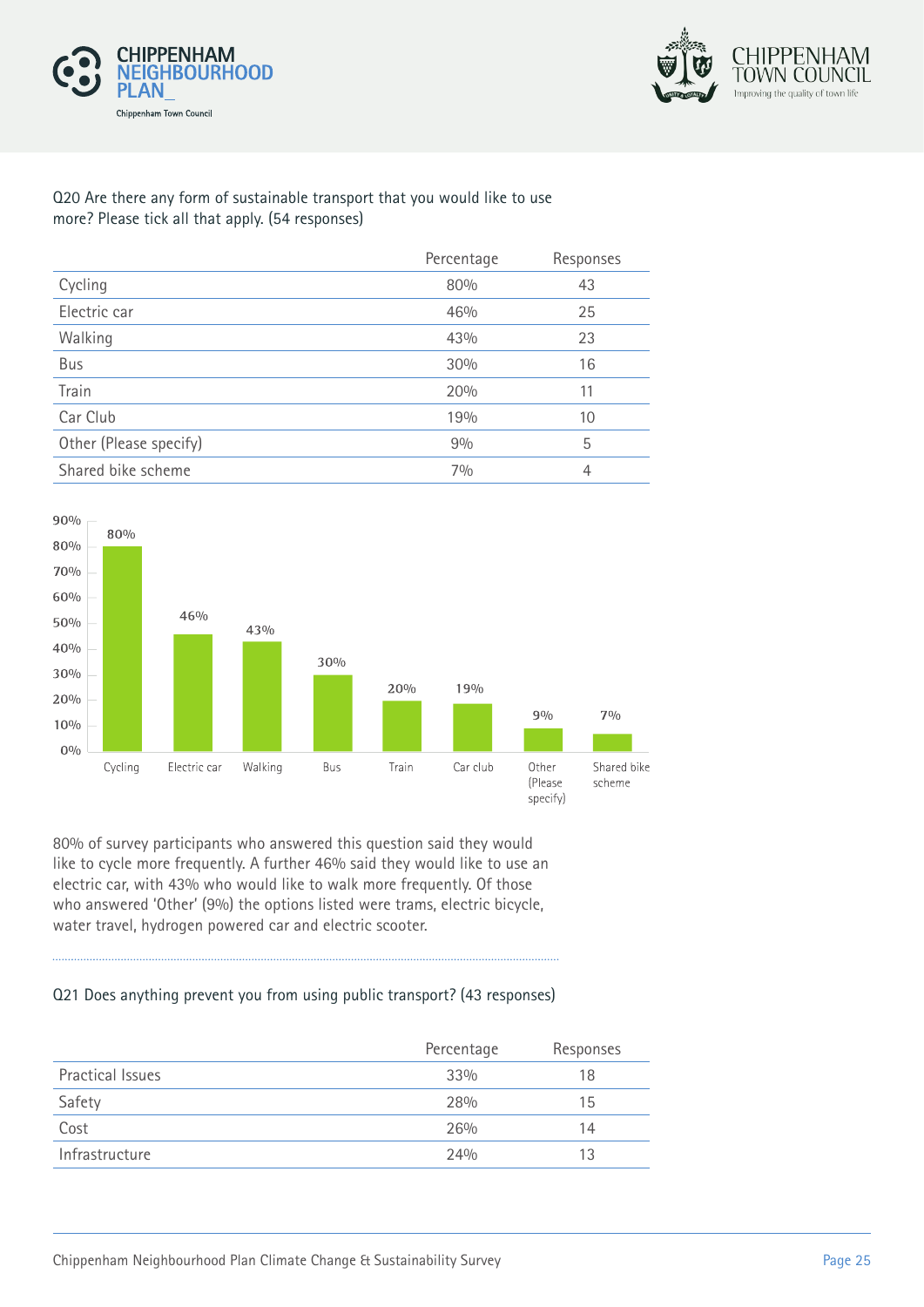



47% of survey participants shared what they felt to be barriers to public transport use, although many confused public transport with sustainable transport. Several respondents shared more than one barrier. Comments from survey participants were analysed and summarised as a series of key themes which are highlighted in the table above. Please see the sections below for more information on key themes. Verbatim responses are included in the appendices.

#### Practical Issues (33%)

33% of survey respondents said there were practical issues associated with using public transport. This included bus/train timetables that did not suit their needs for work or socialising e.g. infrequent buses or buses that don't run early/late enough. Also cited was a lack of direct routes for travel which add additional time pressure or make it impractical to use the bus or train. Broadly, buses were felt to be infrequent and unreliable in and around Chippenham. Comments included:

"I'd use the bus more if it ran more frequently and the routes were better."

"It's not integrated (train with bus), too expensive not frequent, doesn't go where I want to go."

"I would need 2 buses to get to work which is between Chippenham and Calne this also then requires a 2 mile walk to reach my office."

"Buses don't run early or late enough – X31 had good daytime frequency but doesn't allow commuters to get to station in morning, or home in the evening. Too infrequent  $=$  long waits  $=$  quicker to walk/ drive."

#### Safety (28%)

28% of survey respondents mentioned safety as a key factor in not using public transport, although comments about safety were related to cycling rather than public transport. Respondents felt that Chippenham roads are dangerous for people using bicycles. Many respondents said they would not feel safe cycling in Chippenham, particularly with children due to pollution, traffic and a lack of safe cycle routes. Comments included:

"The b3069 from Benger to Chippenham is lethal to cycle on."

"No safe cycling routes into town. Poor pavement maintenance, designed for cars to be driven across, not walking on."

"Danger and pollution from vehicles when walking or cycling."

"I'm sometimes put off cycling around Chippenham due to traffic on the roads and lack of safer and more pleasant cycle routes."

"Roads are dangerous. Would like many more cycle paths in town, separate from road traffic."

"I'm sometimes put off cycling around Chippenham due to traffic on the roads and lack of safer and more pleasant cycle routes."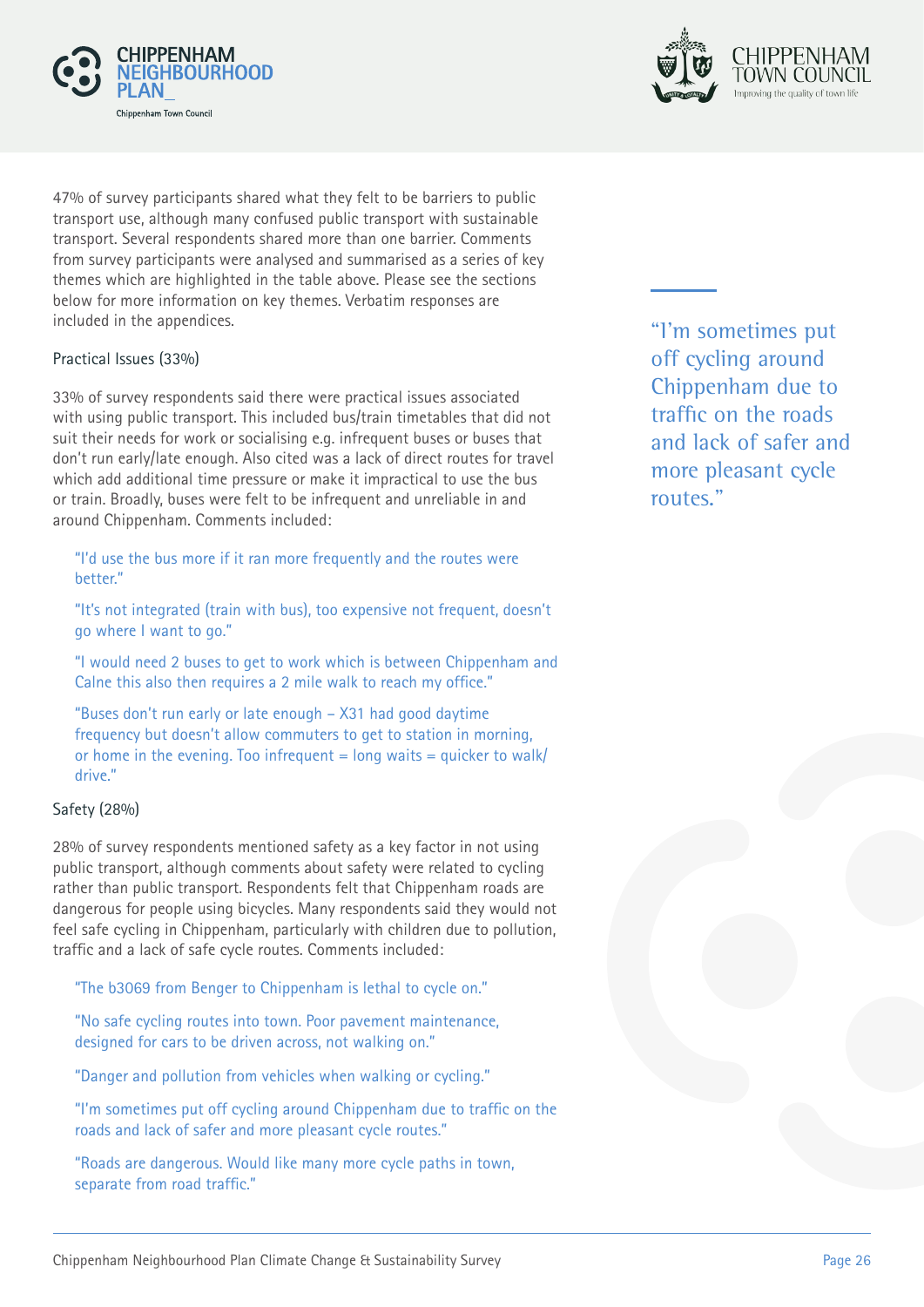



#### Cost (26%)

26% of survey participants said they felt public transport was unaffordable, especially train fares. Others indicated that they supported the use of electric cars but said that this was not an affordable option for them at the present time. Comments included:

"Can't afford an electric car yet (and the 2nd hand ones are old tech and overpriced). Govt. needs to put pressure on the manufacturers/ speed the transition."

"Cost of trains and frequency of buses."

"Train fares too high."

"I need a new car and would like an electric one, can't afford it at present & actually can't buy a new car at present!"

#### Infrastructure (24%)

24% of respondents felt that improvements to existing transport infrastructure were needed in Chippenham. These were unrelated to public transport and instead focused on sustainable transport such as cycling and electric vehicle usage. Suggestions included updating existing cycle paths and networks as well as adding new routes for cyclists and pedestrians, cycle storage, segregated cycle lanes and electric vehicle charging points. Comments included:

"Cycle paths are incomplete - need safe, end-to-end routes from suburbs to town centre, that even non-confident cyclists can use. Cyclists should be segregated from both motor vehicles, and also where possible pedestrians (Dutch-style cycle paths)."

"Poor cycle paths, routes, storage/security and signage."

"I don't have off road parking on ivy road so would struggle to charge at home unless community charging was available on the street or designated parking spaces were allocated."

"Poor provision of cycle lanes around Chippenham."

"Poor cycle route provision. Lack of bus routes, lack of car clubs, though Chippenham is unlikely to be viable without significant local or national government investment."

#### Q22 What would help you to use sustainable forms of transport if you wanted to use them more often? (33 responses)

Many of the responses to this question mirrored those of question 21, the answers have been summarised below as bullet points to avoid repetition. A full list of responses is included in the appendices.

"Poor provision of cycle lanes around Chippenham."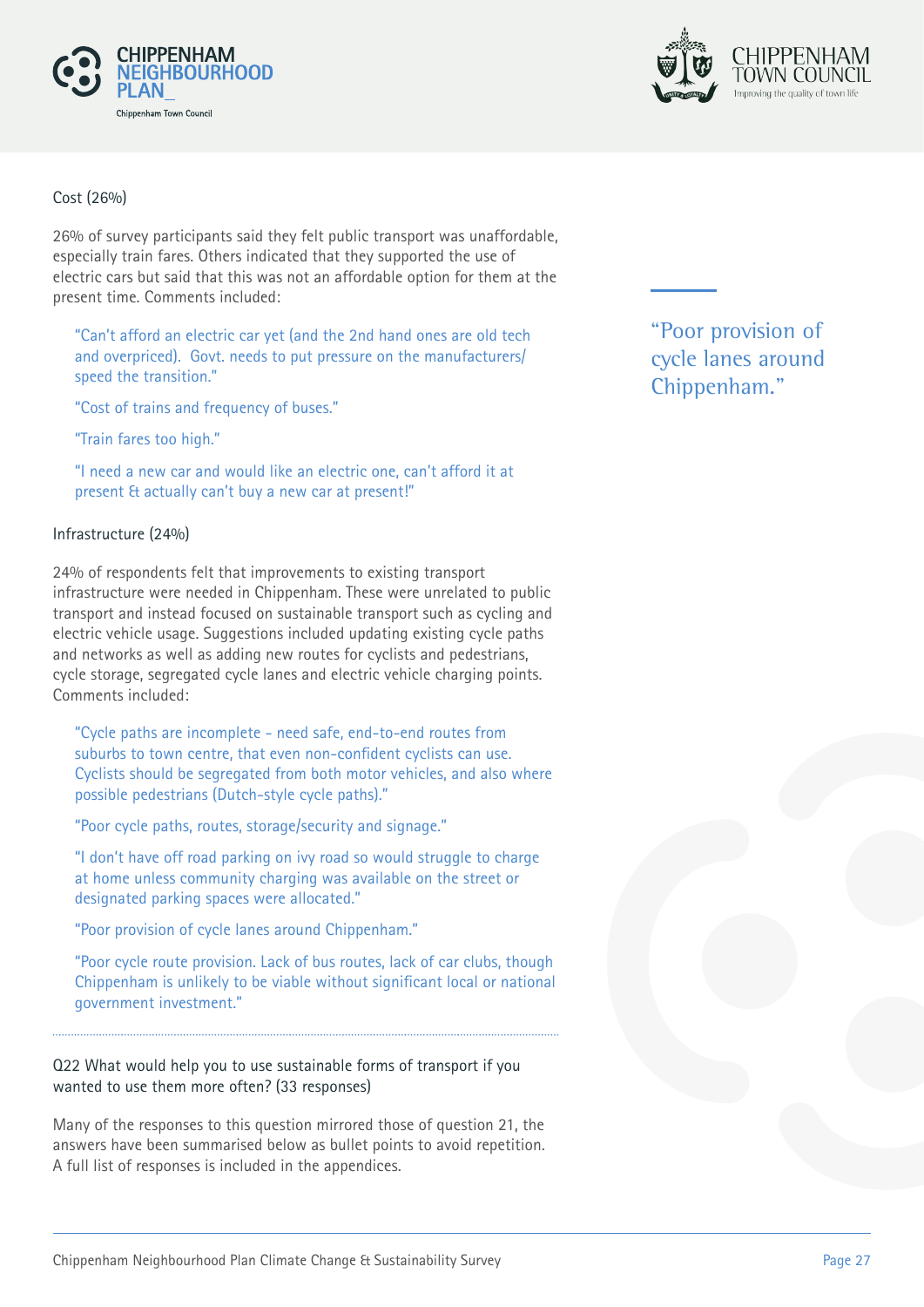



- Better/safer cycle and pedestrian routes (including segregated cycle lanes)
- Interconnected and extended cycle/pedestrian routes
- Pedestrian only zones
- Electric vehicle charging points
- More frequent buses
- Improved bus routes and more bus stops
- Lower fares on public transport
- Secure cycle storage
- Increase in 20mph zones
- Traffic calming measures
- Increased bicycle storage on trains
- More affordable electric vehicles.
- A single ticketing system for public transport (e.g. London)
- Less focus on car use

Comments included:

"Reduction of road space for cars to allow for cycle paths. Cyclists having priority across side roads. Trains being able to properly accommodate fold up bikes."

"Cycle lanes. Cheaper train fares. Cheaper buses with improved reliability, frequency, scope of routes & times of availability."

"20 mph zones - e.g. on Frogwell/Lordsmead. Traffic calming."

"Better cycle provision - complete the town cycle network by filling the gaps."

"Better cycle lanes. E.g new lights on Langley Road took a year and made no provision for cycles. Very difficult to go straight ahead past little George."

#### Q23 We need more segregated cycle lanes. (58 responses)

|                       | Percentage | Responses |
|-----------------------|------------|-----------|
| <b>Strongly Agree</b> | 76%        | 44        |
| Agree                 | 19%        |           |
| <b>Disagree</b>       | 3%         |           |
| Not Sure              | 2%         |           |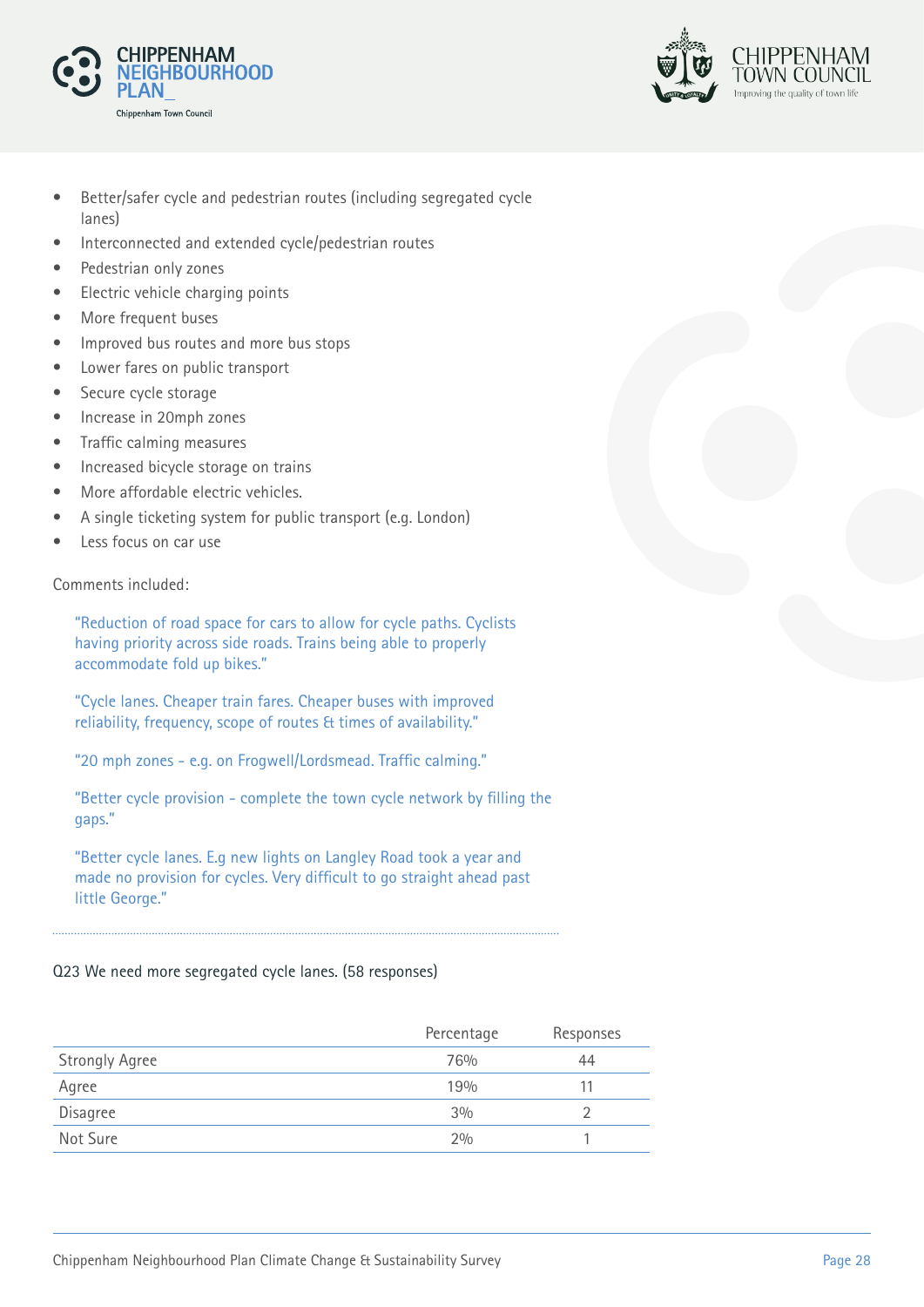



When combined 95% of survey respondents said they agreed (19%) or strongly agreed (76%) that Chippenham needs more segregated cycle lanes.

3% of respondents disagreed with the statement and a further 2% were unsure. None of the survey respondents strongly disagreed with the suggestion that Chippenham needs more segregated cycle lanes.



#### Q24 Would you have any concerns about purchasing an electric car? (45 responses)

Approximately half of survey respondents listed at least one concern about purchasing an electric car. Concerns included the higher cost of an electric car relative to a petrol or diesel car, the range of travel over long distances and a perceived lack of charging infrastructure locally.

Additional concerns included a lack of private parking at home for charging and the environmental impacts of mining for materials to make rechargeable batteries for electric vehicles. Some respondents said that they already had an electric car or were planning to get one in future.

Comments included:

"Impractical and unaffordable at present. Lack of infrastructure, both in town centre and in housing areas."

"Would buy electric car once the range travelled between recharging is improved."

"I definitely want to buy one. Cost is the main concern and is why I don't have one already. Lack of range and availability of charging facilities is also a concern."

"Live on terraced street with no private parking so lack of facilities for charging is main barrier."

"Cost, charging, how they mine for the batteries - lack of knowledge really."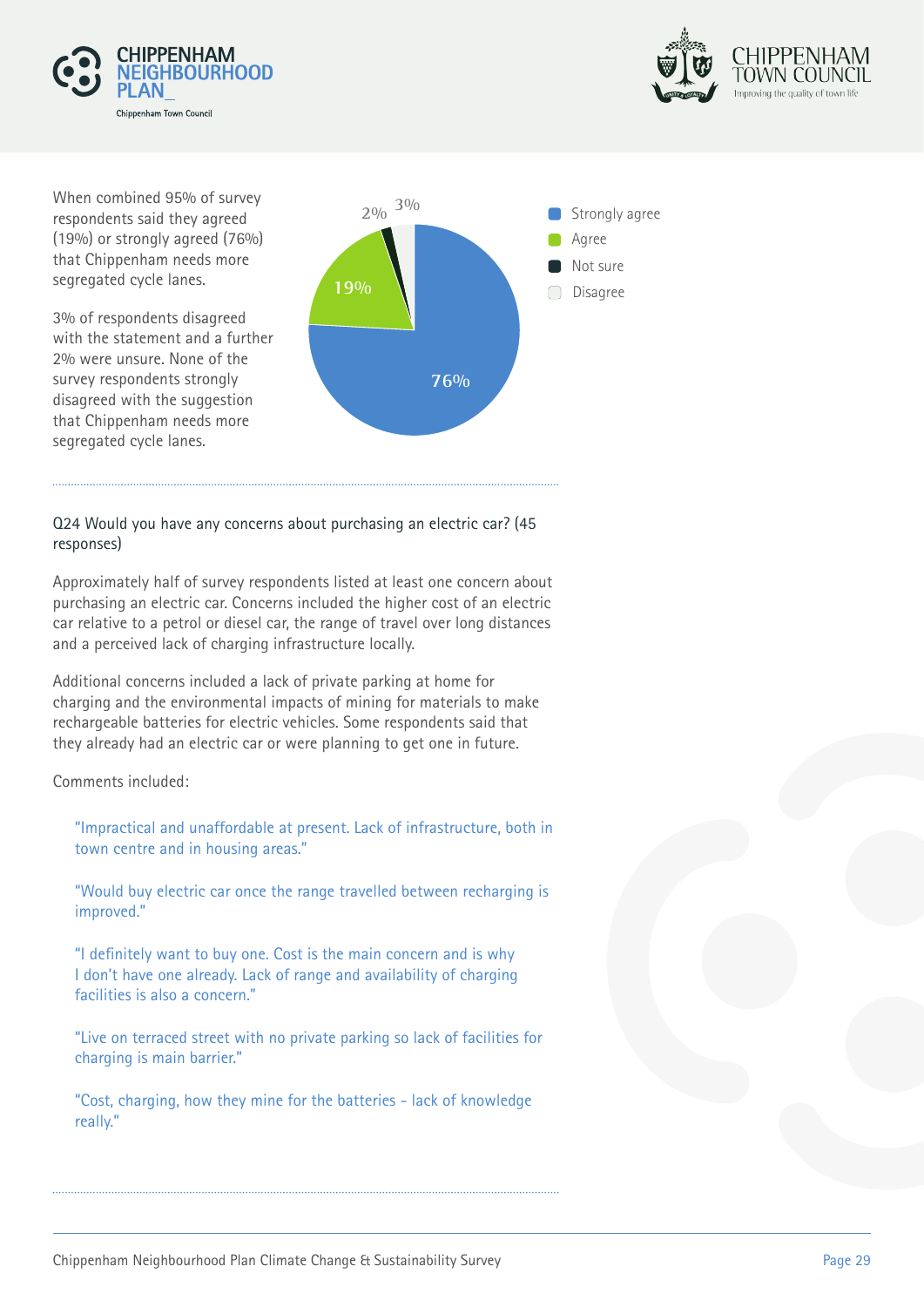



#### Q25 Where do you work? (Postcode) (40 responses)

Survey respondents were asked to include the postcode of their place of work. Responses are not summarised below for privacy reasons, but locations have been included on a map for reference. A full list of postcodes is available in a separate document:



#### Q26 Location of your workplace (if postcode unknown) (19 responses)

A variety of locations were cited by survey respondents, which included Bristol, Bath, Marlborough, Swindon, Chippenham, Oxford and Leeds. A full list of locations is available in a separate document.

#### Q27 Is there a choice of transport options for you to get to work? Tick all the options available. (51 responses)

|                                | Main commuting<br>method | An option I could<br>use | Not an available<br>option |
|--------------------------------|--------------------------|--------------------------|----------------------------|
| Car (diesel, petrol or hybrid) | $63\% (27)$              | 26% (11)                 | $12\%$ (5)                 |
| Electric car                   | $3\%$ (1)                | $31\%$ (11)              | $67\%$ (24)                |
| Bus                            | $3\%$ (1)                | 45% (17)                 | 53% (20)                   |
| Train                          | 24% (9)                  | 29% (11)                 | 47% (18)                   |
| Walking                        | 27% (11)                 | $10\%$ (4)               | 63% (26)                   |
| Cycling                        | 15% (6)                  | $44\%$ (17)              | $41\%$ (16)                |

A chart is included on the next page.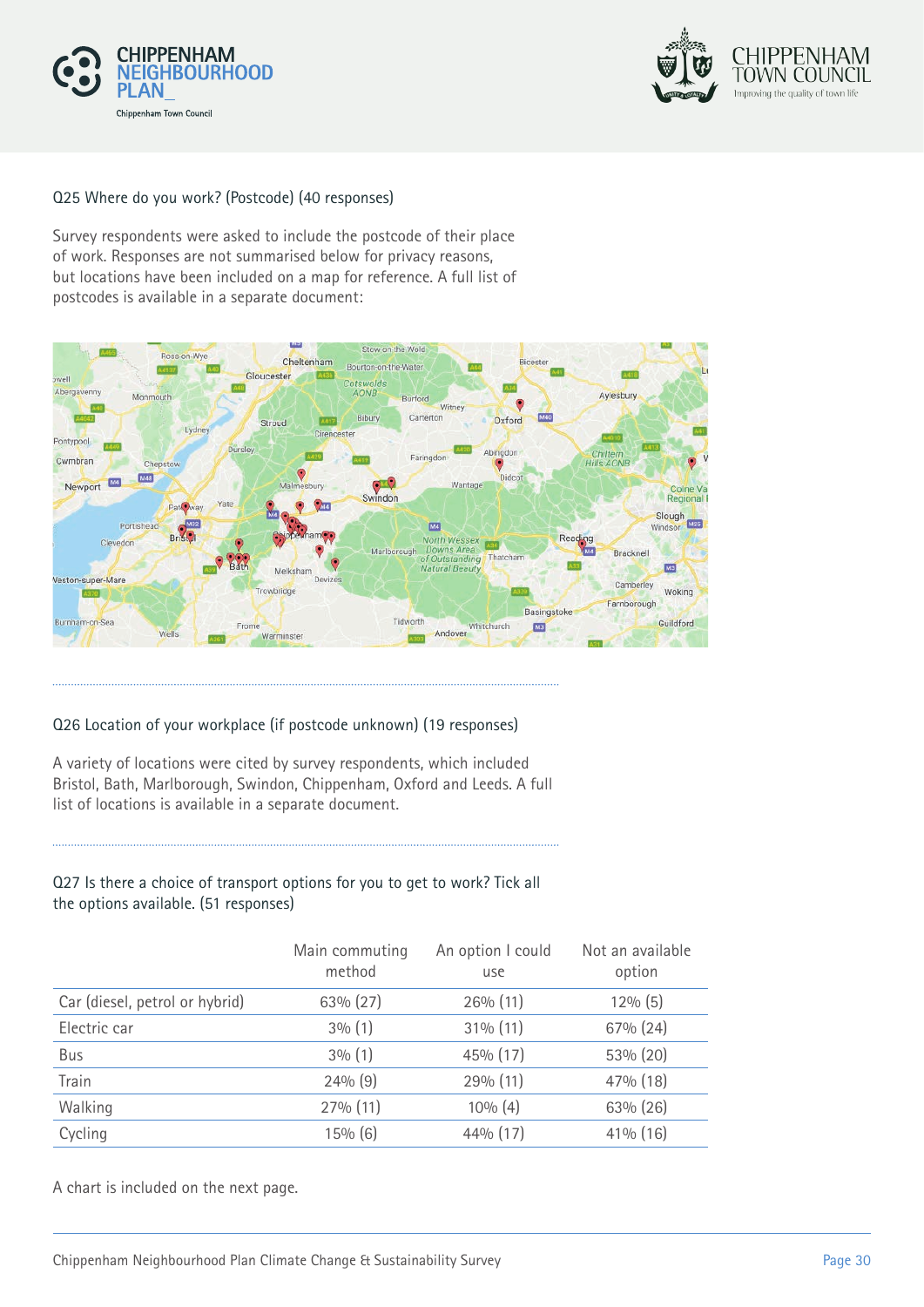





Main commuting method An option I could use Not an available option

Survey respondents broadly agreed that there are a variety of transport options available for travel to work. Overall, car (diesel, petrol or hybrid) is the most popular transport option for Chippenham residents who travel to work, with 63% of respondents having the choice of using a car to travel to work. As an alternative, 45% said they could take the bus, 44% said they could cycle and 31% said they could use an electric car. 67% of survey respondents said that an electric car was not an option, with a further 63% who said they were unable to walk to work.

Q28 If you have children, is it possible for them to get to school or nursery safely and conveniently on foot, scooter, bike or on public transport? (31 responses)

|                          | Percentage | Responses |
|--------------------------|------------|-----------|
| <b>Strongly Agree</b>    | 39%        | 12        |
| Agree                    | 26%        |           |
| <b>Strongly Disagree</b> | 16%        | b         |
| Not Sure                 | 10%        |           |
| Disagree                 | 10%        |           |

65% of survey respondents (combined) who answered this question agreed or strongly agreed that it is possible for their children to get to school or nursery safely and conveniently on foot. A further 26% (combined) disagreed or strongly disagreed that it was safe and/or convenient for their children to travel on foot to school or nursery.

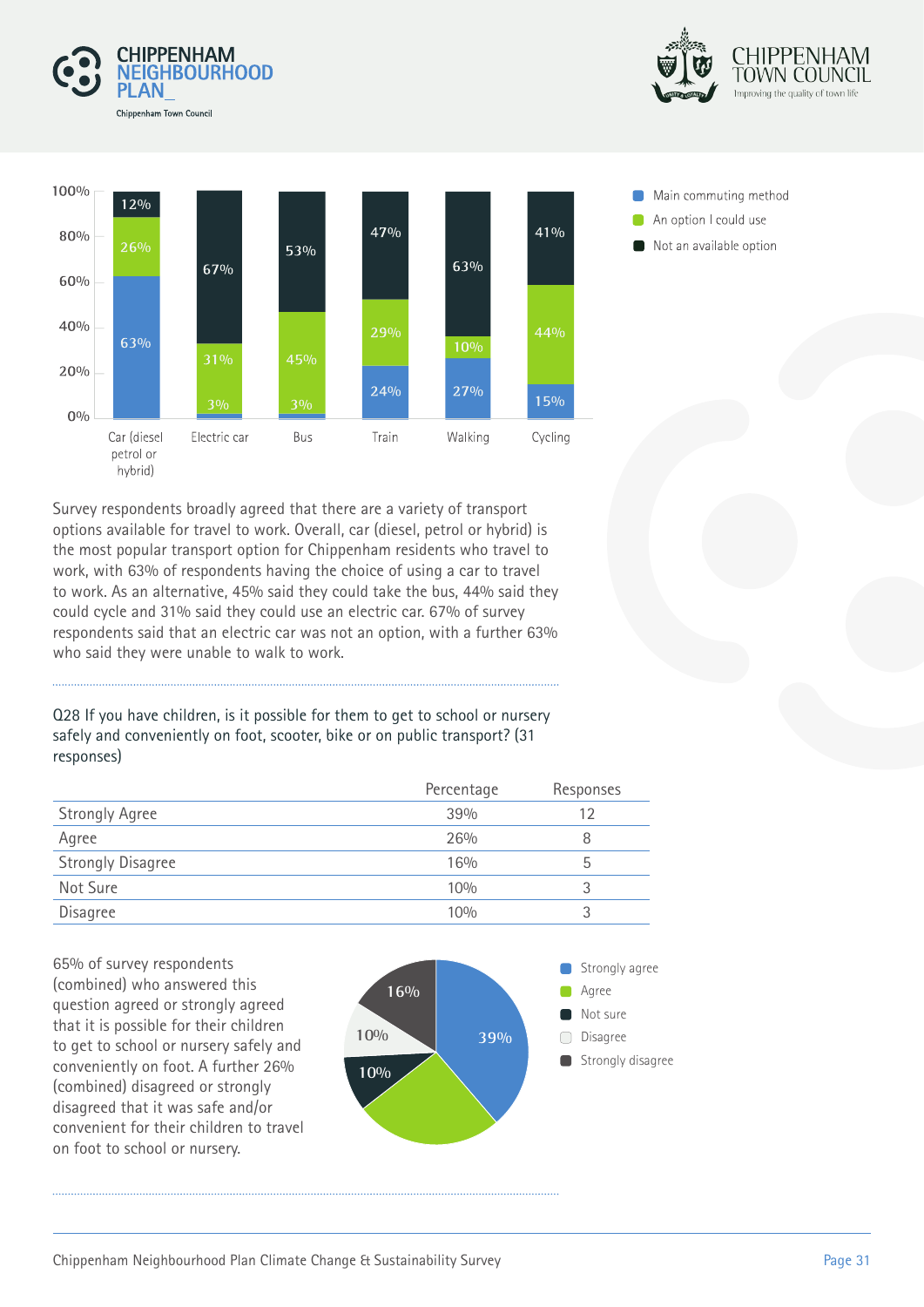



#### Q29 Are you concerned that your children are exposed to air pollution whilst getting to school, or at school? (34 responses)

|                    | Percentage | Responses |
|--------------------|------------|-----------|
| Very concerned     | 41%        | 14        |
| Somewhat concerned | 24%        |           |
| Not sure           | 15%        | h         |
| Unconcerned        | 12%        |           |
| Very unconcerned   | 90/0       |           |



#### Q30 Are there specific danger points, barriers or pieces of missing infrastructure that discourage you or your children from walking, cycling and using public transport? Please provide detail below. (30 responses)

The following specific danger points were highlighted by survey respondents:

| Route                                | Comment                                        |
|--------------------------------------|------------------------------------------------|
| Bridge Centre roundabout             | Too many vehicles                              |
| Malmesbury Road (John Coles Park)    | Crossing/road layout is dangerous for cyclists |
| Malmesbury Road (St Nicholas School) | Road too busy, air pollution                   |
| Langley Road / Malmesbury Rd         | Speeding cars, dangerous crossing              |
| London Road                          | Zebra crossings need maintenance               |
| Queens Crescent                      | Speeding cars, engines idling                  |
| Hardenhuish Lane                     | Cars speeding through zebra crossing           |
| Sutton Benger (school road)          | Inconsiderate parking/manoeuvring              |
| Chippenham High Street               | Air pollution                                  |
|                                      |                                                |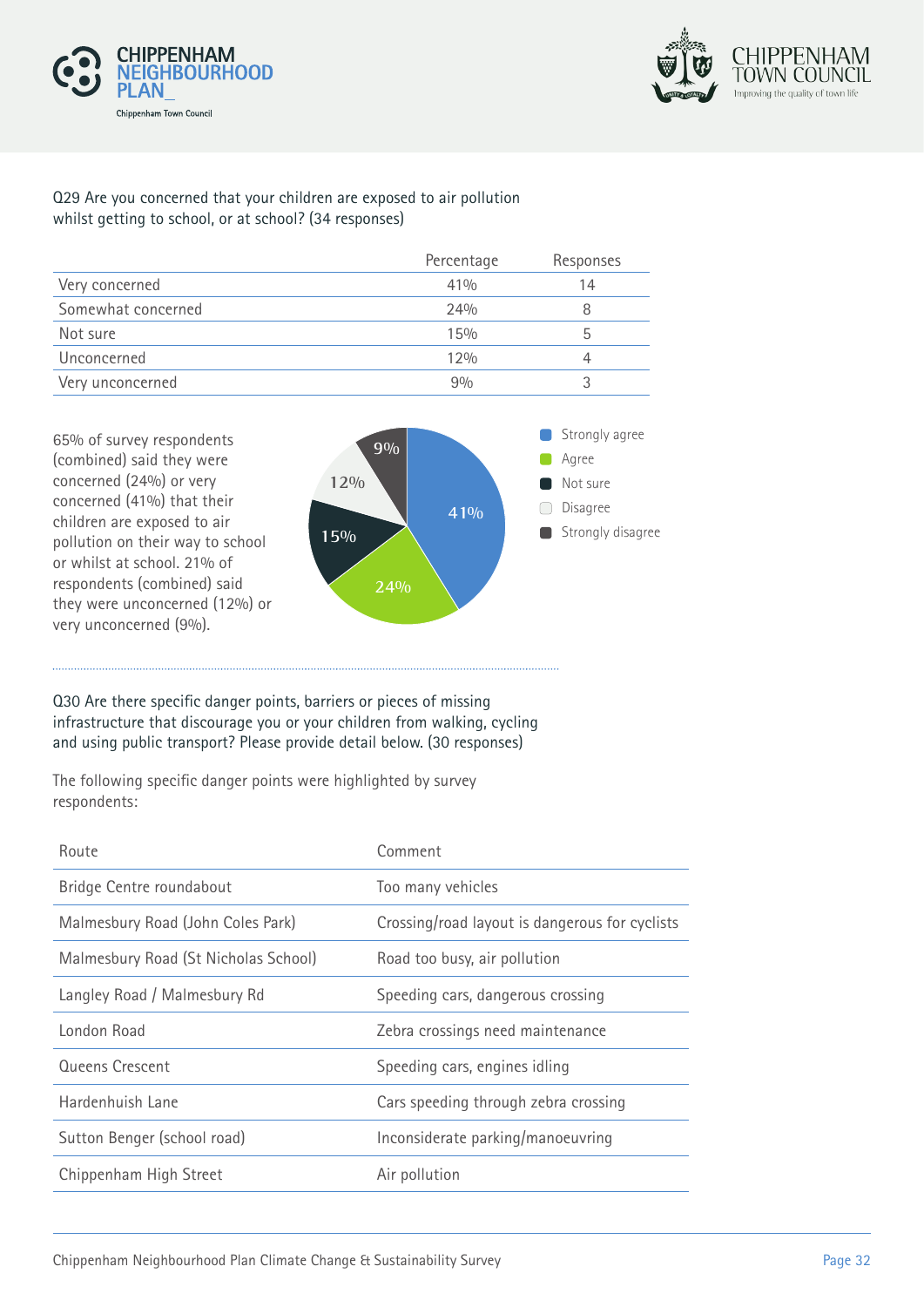



| Route                                    | Comment                                 |
|------------------------------------------|-----------------------------------------|
| Opposite St Peters School                | No safe crossing point, illegal parking |
| <b>Broughton Gifford School</b>          | Inconsiderate parking/manoeuvring       |
| East Chippenham                          | Lack of cycle lanes                     |
| Malmesbury Road / Little George Junction | Dangerous crossing/junction             |
| Bridge Centre / Ivy Lane                 | Dangerous crossing/junction             |
| Rowden Hill                              | Dangerous crossing                      |
| Sutton Benger / Chippenham Road          | Unsafe road                             |

Other comments about barriers or missing infrastructure that might discourage people from walking, cycling or using public transport included a lack of segregated cycle lanes in and around the town, traffic congestion, speeding cars, air pollution and narrow or uneven pavements.

A full list of verbatim comments is included in the appendices, some of the comments included:

"Crossing Malmesbury Road by John Coles park, one-way system means we have to cycle on pavement travelling back home from school or town centre."

"My son goes to St Nicholas School and we occasionally walk up Malmesbury Road. It is quite a busy road, so the danger is the main thing that stops us doing it more often. The air pollution is a concern too."

"Cars drive way too fast around Queen's Crescent. People also sit there with their engines running a lot of the time, pumping out fumes."

"Some zebra crossings need maintenance e.g. London Road near the school."

"Yes, there's no safe crossing point opposite St Peter's School. We've been almost knocked down a couple of times. Parents park every day on double yellow lines obscuring our line of sight when crossing the road - we can't see round the illegally parked cars in order to cross safely. I PRAY every day that we get across safely, and I have butterflies in my stomach regarding walking my child to and from school each day - it's horrible."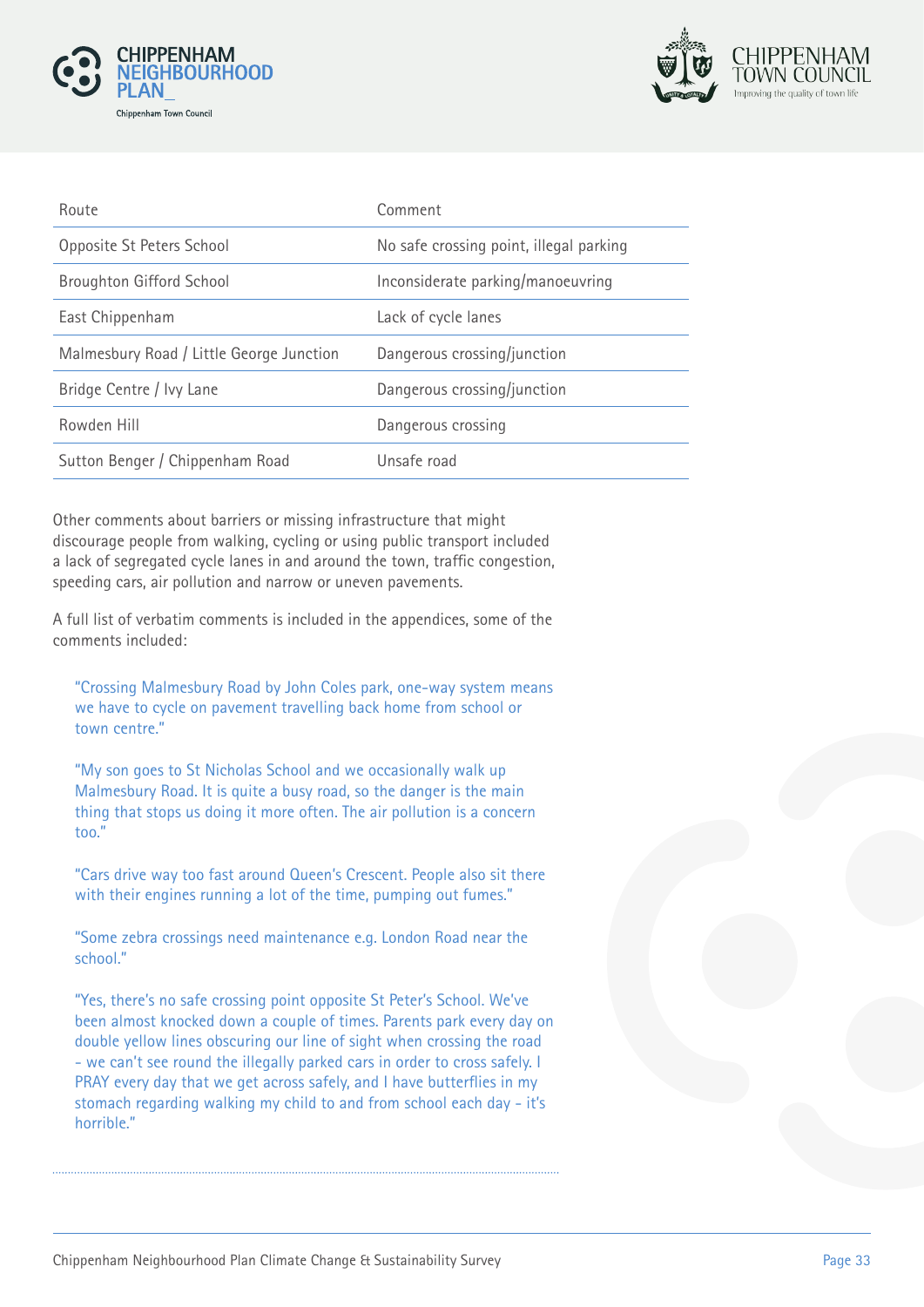



#### Q31 What improvements could be made to the public transport infrastructure in your area? Please provide detail below. (29 responses)

Suggestions for improvements to the public transport infrastructure are listed below for buses, cyclists and trains. Verbatim comments are included in the appendices:

#### Buses:

- Real-time updates and better timetables
- Better bus stops and shelters including digital timetables/screens
- More frequent buses
- Better routes and connectivity with the town centre (e.g. Pewsham)
- Cheaper fares
- Electric buses
- Later and earlier routes (including outside Chippenham e.g. Bath)

#### Cyclists:

- More cycle lanes and segregated cycle routes
- Safer roads including fewer potholes and better markings
- More traffic free or 20mph zones
- Traffic calming measures e.g. speed humps

#### Trains:

- Reopen Corsham station
- Improvements to pedestrian/cyclist access to Chippenham station
- Bus services aligned to train times

#### Comments included:

"Main improvement is to main station hub, with better ped/cycle routes to station (old Road route is terrible), and less priority for cars."

"More buses to serve Pewsham. 55 bus better aligned to train arrival and departure times including early and late in the day."

"Just more regular, quicker, more direct routes into town, although appreciate this is tricky to achieve before more people get on them. Cheaper fares would help many more consider the bus."

"Better road surfaces for cycling e.g Chippenham Lane is a quiet route but has some dangerous potholes."

"More cycle paths/shared paths. Better cycle routes. Safer cycle routes. Better marked and signposted."

"More buses to serve Pewsham. 55 bus better aligned to train arrival and departure times including early and late in the day."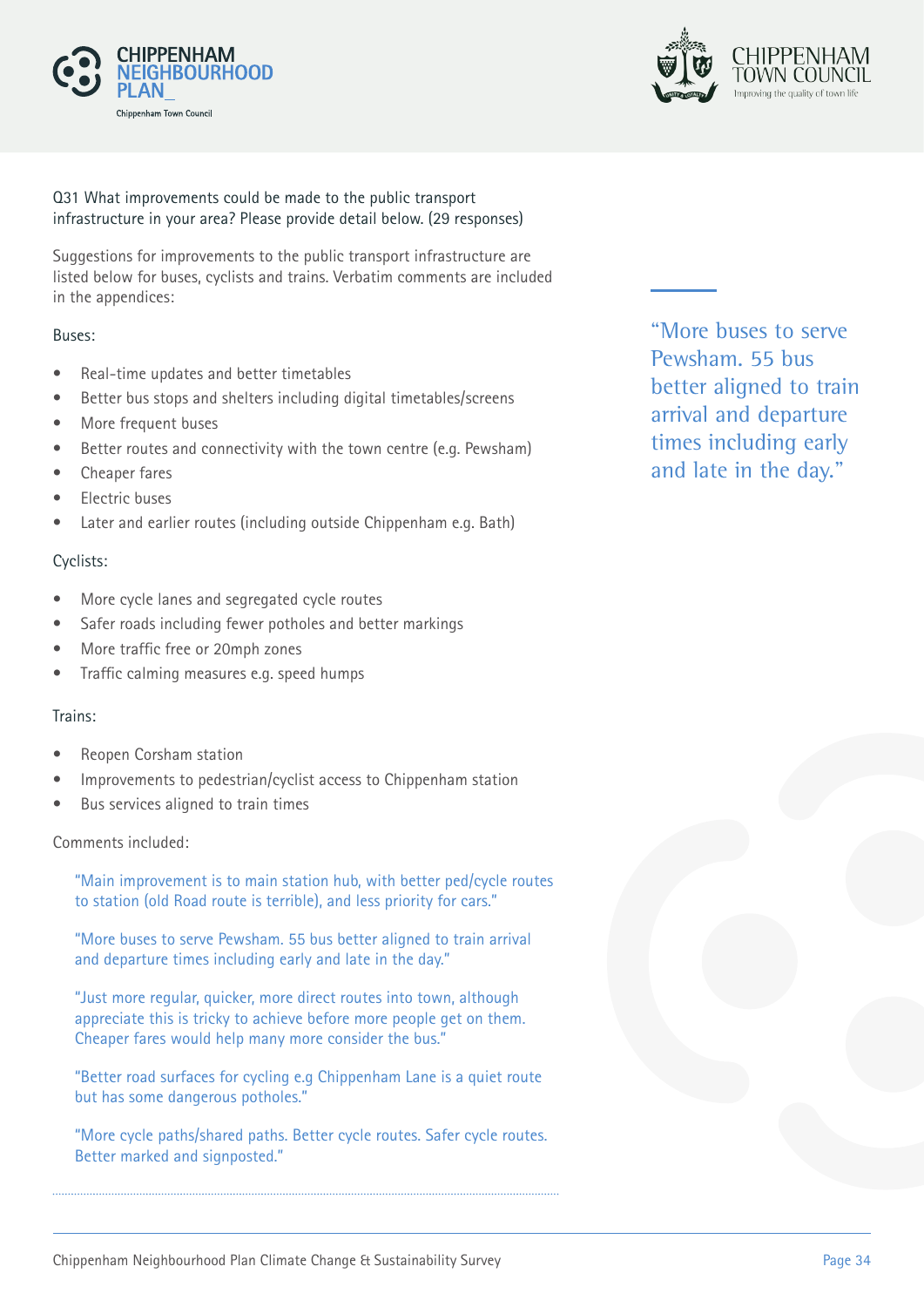



#### Q32 How could cycling and walking routes to the town centre, train station and other local services be improved? Please provide detail below. (42 responses)

Survey respondents who answered this question had many ideas for how cycling and walking routes to the town centre, train station and other local services could be improved. A summary is included below, and a full list of verbatim responses can be found in the appendices.

Better, safer and interconnected cycle and pedestrian routes are felt to be essential by survey respondents who answered this question. Some respondents felt that Chippenham should prioritise active travel over car use. Suggestions for improvement included better markings and information, segregated cycle lanes, cycle priority boxes at traffic lights, an interconnected cycle network and improvements to roads to make them safer for cyclists (e.g. potholes, reduced speed).

Other priorities included safer road crossings, a ban on cars in the town centre, more pedestrianised routes, improved pedestrian access for the train station and addressing air pollution in the town.

Comments included:

"The town centre is devoid of safe cycling routes. There are several routes into town, but these simply take cyclists into busy main roads and put them in danger. I would not want my kids cycling through the centre of Chippenham. It is car dominated and dangerous."

"20 mph zones and traffic calming. Segregated cycle lanes. Banning cars in and near town centre."

"Direct, cycle only routes. They need to be the shortest and quickest way to get there. You can't get anywhere in Chippenham without crossing loads of roads."

"More joined up. Too many cycle routes vanish."

"The pedestrian exit from the station means you have to walk into the road to get to the pavement."

"More of them and segregated. Make active travel the preference and discourage private car use through good design and public transport." "The pedestrian exit from the station means you have to walk into the road to get to the pavement."